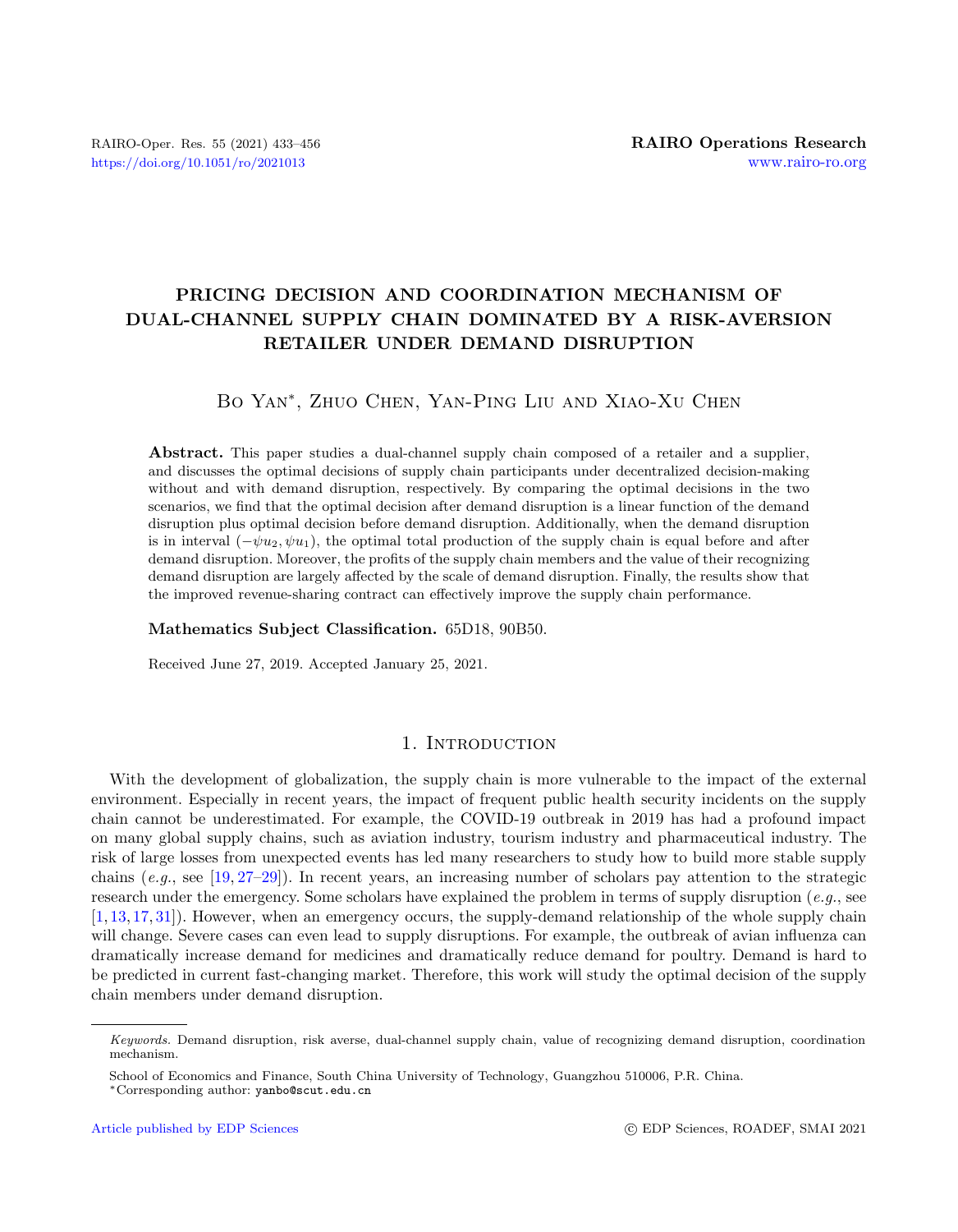With the rapid development of e-commerce and logistics, suppliers have established their own direct retail channels, such as Dell, HP, Lenovo and Apple. Thus, the dual-channel supply chain has become the main type of supply chain system. Based on this fact, this work takes the dual-channel supply chain as the basic model to explore how the direct retail channel and the traditional retail channel respond to the impact of emergencies. The facility location problem and its related financial issues also have a significant impact on the configuration of supply chain structure [\[23\]](#page-22-7). Some scholars have paid attention to the impact of demand disruption on supply chain. Yang and Wu [\[43\]](#page-23-0) showed that a partially vertically integrated supply chain (SC) structure has the best robustness, whereas the centralized SC structure, which is considered to be the most profitable, has the worst robustness. Soleimani *et al.* [\[30\]](#page-22-8) believed that the optimal price will be affected by sharing demand for the direct channel in both centralized and decentralized problems. Yan et al. [\[41\]](#page-23-1) demonstrated that the optimal sales decision of the disturbed supply chain is related to market share and demand disruption under decentralized decision-making. However, large retailers such as Suning and Officeworks occupy the dominant position throughout the supply chain because of their huge customer resources. The model discussed in this paper takes sales of computer products of the dominant retailer (such as Suning and Officeworks) as the prototype to study the optimal decision of dual-channel supply chain under demand disruption. Moreover, the competition may lead to conflict between the two channels in terms of cross-channel price and operation. Supply chain decision-makers face certain risks in practical operation, specifically when the external environment of the supply chain is unstable. Based on the above background, this paper will discuss the dual-channel supply chain dominated by the retailer.

This paper mainly studies the impact of demand disruption on dual-channel supply chain, focusing on the following three key issues. First, how does the supply chain make optimal decisions under demand disruption, including optimal pricing, optimal channel demand, optimal total production and optimal profit? Second, what is the difference between the direct retail channel and the traditional retail channel affected by demand disruption? Third, how to use the revenue-sharing contract to coordinate the dual-channel supply chain under demand disruption?

To answer these questions, the analysis of this paper is divided into three parts. First, a retailer-dominant Stackelberg model is established. Second, the optimal decision-making of supply chain with and without demand disruption is discussed and compared. Finally, an improved revenue-sharing contract is established to coordinate the decentralized supply chain, so as to achieve the optimal dual-channel decision under centralized decisionmaking.

The rest of the paper is organized as follows. Section [2](#page-1-0) reviews relevant literature. Section [3](#page-3-0) describes the model formulations. Sections [4](#page-5-0) and [5](#page-12-0) present the model analysis. Section [6](#page-17-0) presents numerical case study results. Finally, Section [7](#page-20-0) concludes the paper.

# 2. Literature review

<span id="page-1-0"></span>The study of dual-channel supply chain originated from the study of price competition of dual-channel supply chain by Balasubramanian [\[3\]](#page-22-9). In recent years, the research mainly focuses on three aspects: the impact of channel structure on the supply chain, supply chain decision under demand disruption, and supply chains coordination in case of emergency. An overview is provided in Table [1.](#page-2-0)

This paper contributes to the literature from the following aspects. Firstly, previous studies mainly focused on the impact of direct retail channel on dual-channel supply chain. This paper further investigates the impact of demand disruption on dual-channel supply chain. Moreover, the shortage cost factor and the handling cost factor are innovatively introduced into the supplier's expected profit function to explore the impact of demand disruption cost on the optimal decision of supply chain.

Additionally, previous studies have shown that demand disruption has a profound impact on supply chain performance. However, few studies focus on the key factors that affect the optimal decision-making of supply chain participants under demand disruption. Therefore, by comparing the scenario of the decentralized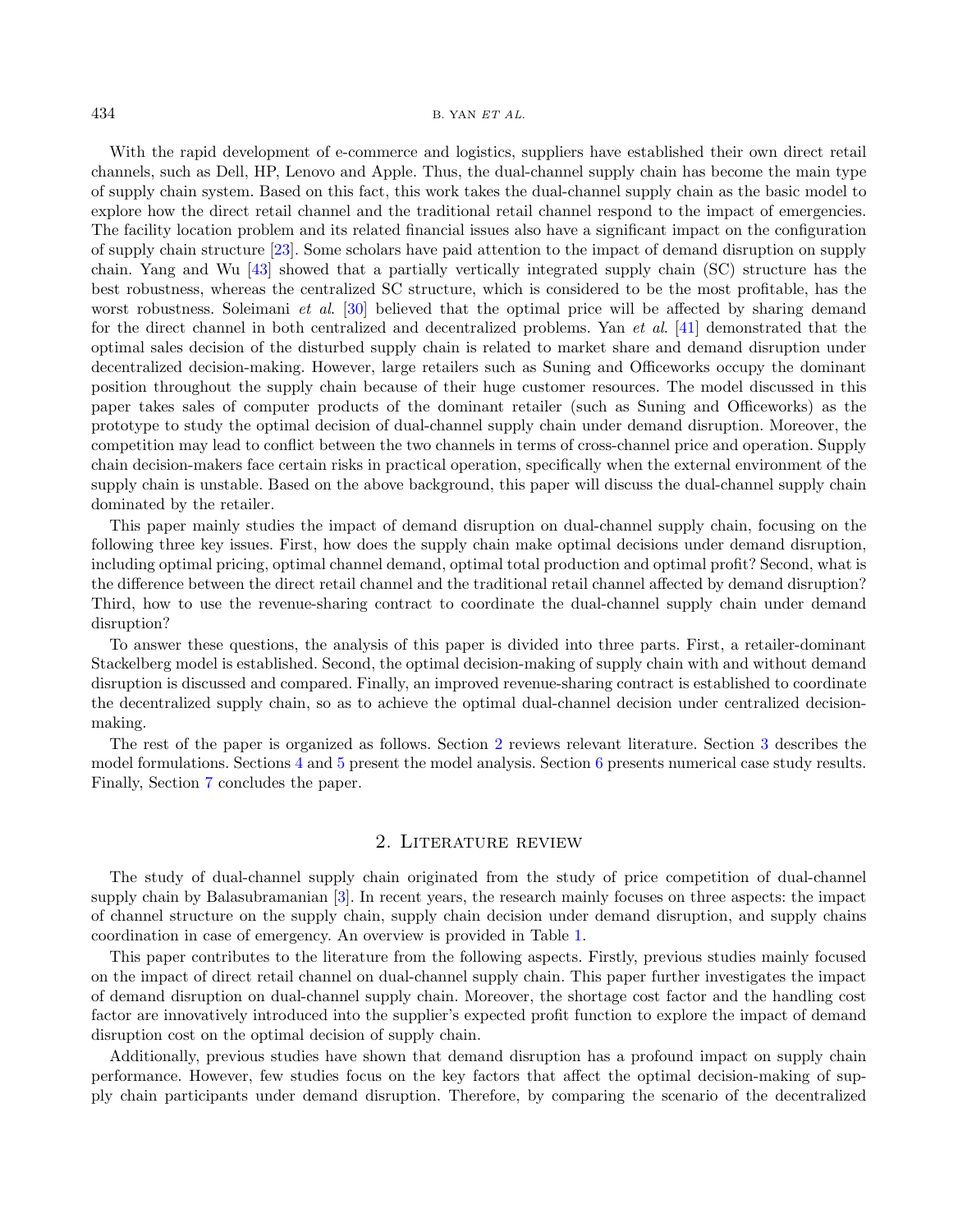<span id="page-2-0"></span>TABLE 1. Overview of literature reviews.

 $\equiv$ 

|                         |            | (1) The impact of channel structure on the supply chain                                                                                                                     |
|-------------------------|------------|-----------------------------------------------------------------------------------------------------------------------------------------------------------------------------|
|                         | Year       | Main focus                                                                                                                                                                  |
| Webb $[33]$             | $\,2002\,$ | Brand differentiation strategies between two channels can alleviate contradictions.                                                                                         |
| Hendershott             | $\,2006$   | Only when online channels have high return and transaction costs, and retailers have                                                                                        |
| and Zhang               |            | a large percentage of sales discounts, do suppliers benefit from maintaining a single                                                                                       |
| $[15]$                  |            | traditional distribution channel. On the contrary, the dual-channel marketing model is                                                                                      |
|                         |            | more beneficial to the interests of suppliers.                                                                                                                              |
| Arya et al. $[2]$       | 2007       | Dual-channel sales model could enable both suppliers and retailers to achieve Pareto                                                                                        |
|                         |            | optimum if both suppliers and retailers have the advantages of production costs and                                                                                         |
|                         |            | sales costs, respectively.                                                                                                                                                  |
| Yan $[40]$              | 2011       | Suppliers and retailers can reduce the channel conflict of supply chains by formulating                                                                                     |
|                         |            | reasonable profit distribution schemes.                                                                                                                                     |
| Pu <i>et al.</i> $[24]$ | 2017       | Under deterministic demand, the sales effort level of offline stores under decentralized                                                                                    |
|                         |            | setting and the profit of dual channel supply chain are lower than those under centralized                                                                                  |
|                         |            | setting, and both decrease with the increase of free-riding consumers.                                                                                                      |
| Chen<br>$et \quad al.$  | 2017       | Considering the price and quality decisions, it is found that the increase of new channels                                                                                  |
| $[10]$                  |            | can improve the supply chain performance.                                                                                                                                   |
| Guo $[14]$              | 2019       | Channel conflict is represented in a dynamic competition between online retailer and                                                                                        |
|                         |            | traditional retailer, and online customer reviews affect the purchase decisions of potential                                                                                |
|                         |            | customers by providing information about retail prices in both channels.                                                                                                    |
| Pu <i>et al.</i> $[25]$ | 2019       | Supply chain firms would prefer the distribution strategy of selling high-end and low-end                                                                                   |
|                         |            | products through offline (online) channels and online (offline) channels when consumers                                                                                     |
|                         |            | are significantly (minimally) sensitive to the product quality differentiation.                                                                                             |
| Chen et al.             | 2020       | Compared with centralized model, for any given selling price, the ratio of profit margins of                                                                                |
| $[11]$                  |            | selling one unit in the direct and retail channels determines the retailer's service strategy;                                                                              |
|                         |            | and the supplier will raise the level of direct channel service, but put less effort on quality                                                                             |
|                         |            | improvement in the decentralized model.                                                                                                                                     |
|                         |            | (2) Supply chain decision under demand disruption                                                                                                                           |
| Huang et al.            | 2012       | The results indicate that the optimal output is robust under demand disruption in both                                                                                      |
| $\vert 18 \vert$        |            | centralized and decentralized dual-channel supply chains.                                                                                                                   |
| Lei et al. $[20]$       | 2012       | When demand and cost disruption are private information, the linear contract menu                                                                                           |
|                         |            | can effectively analyze the asymmetric information supply chain under demand and cost                                                                                       |
|                         |            | disruption.                                                                                                                                                                 |
| Cao et al. $[6]$        | 2013       | A revenue-sharing method is proposed to coordinate a supply chain consisting of one                                                                                         |
|                         |            | supplier and $n$ Cournot competing retailers when the production cost and demands are                                                                                       |
|                         |            | simultaneously disturbed.                                                                                                                                                   |
| Cao $[5]$               | 2014       | An improved revenue-sharing contract is proposed to coordinate the dual-channel supply                                                                                      |
|                         |            | chain when the two end competition market demands are simultaneously disturbed.                                                                                             |
| Chen et al. $[9]$       | 2017       | The retailer is reluctant to share his private information on the disrupted demand with                                                                                     |
|                         |            | his partner because of the fear of information leakage. Meanwhile, the performance of                                                                                       |
|                         |            | the whole chain may become worse off if the information of disrupted demand is shared                                                                                       |
|                         |            | in this chain.                                                                                                                                                              |
| Behzadi et al.          | 2018       | Three proposed risk management strategies, namely diversified demand market, backup<br>demand market and flexible rerouting, improve both expected profit and risk measures |
| 4                       |            |                                                                                                                                                                             |
| Tang et al.             | 2018       | in agribusiness supply chains.<br>Suitable changes and improvements in revenue-sharing contracts can help coordinate the                                                    |
| $\left[32\right]$       |            | dual-channel supply chain with demand disruptions.                                                                                                                          |
| Rahmani and             | 2019       | The centralized scenario under demand disruptions leads to achieve the products with a                                                                                      |
| Yavari [26]             |            | higher green degree compared with the decentralized scenario.                                                                                                               |
|                         |            |                                                                                                                                                                             |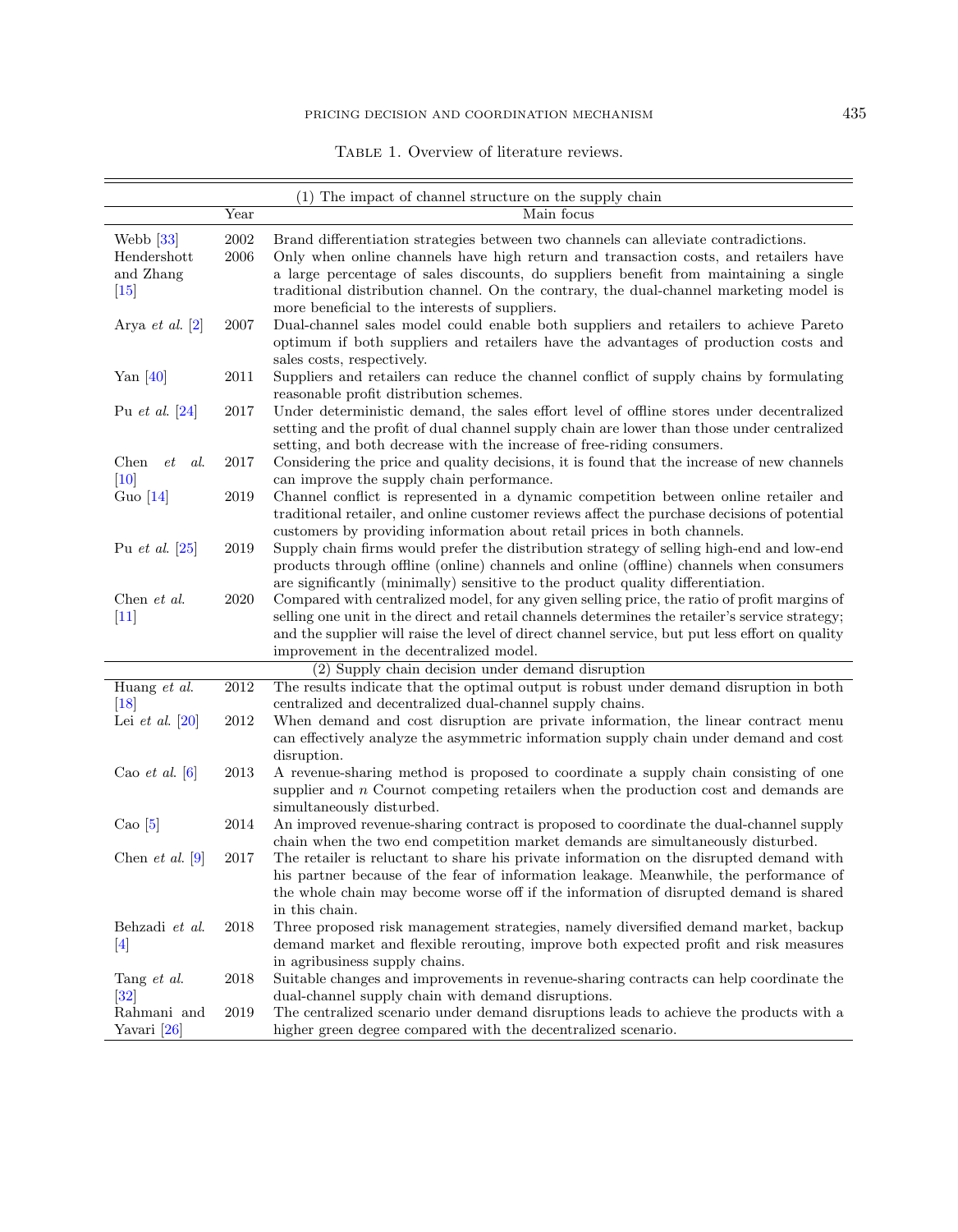|  | TABLE 1. Continued. |
|--|---------------------|
|--|---------------------|

|                                          | Year | Main focus                                                                                                                                                                                                                                    |
|------------------------------------------|------|-----------------------------------------------------------------------------------------------------------------------------------------------------------------------------------------------------------------------------------------------|
| Hormozzadeh-<br>Ghalati et al.<br>$[16]$ | 2019 | Inventory control is used to manage the risk of demand uncertainty. The corporate profit<br>will be maximized if the optimal integration of suppliers and the optimal order quantities<br>from each supplier are determined.                  |
| Yan <i>et al.</i> $[42]$                 | 2020 | The improved revenue-sharing contract can better coordinate the RFID-based fresh agri-<br>cultural product supply chain after the demand disruption.                                                                                          |
| Zhao et al.<br>[45]                      | 2020 | Demand disruptions can promote supply chain coordination in a fashion supply chain.                                                                                                                                                           |
|                                          |      | (3) Supply chains coordination in case of emergency                                                                                                                                                                                           |
| Xiao et al. $[37]$                       | 2007 | In case of demand disruption, a linear or whole unit volume discount program coordina-<br>tion mechanism can be used to coordinate a supply chain consisting of one supplier and<br>two competing retailers.                                  |
| Xiao et al. $ 36 $                       | 2009 | In the supply chain composed of a supplier and a retailer, the coordination mechanism of<br>market demand which is sensitive to retail price and service and the impact of demand<br>interruption on the coordination mechanism are proposed. |
| Chen and<br>Xiao <sub>7</sub>            | 2009 | In a supply chain consisting of one supplier, one dominant retailer and multiple fringe<br>retailers, linear quantity discount schedule and Groves wholesale price schedule are pro-<br>posed to coordinate demand disruptions.               |
| Zhang et al.<br>$\left[44\right]$        | 2012 | In a one-supplier-two-retailers supply chain, revenue-sharing contracts are used to coor-<br>dinate demand disruptions.                                                                                                                       |
| Chen et al. $[8]$                        | 2012 | A nonlinear Grove wholesale price scheme can fully coordinate such a supply chain even<br>if both market demand and production cost are disturbed.                                                                                            |
| Nobil et al.<br>[22]                     | 2018 | This research shows that the proposed inventory model with shortage is a convex pro-<br>gramming problem, so an accurate algorithm for solving these inventory problems is<br>proposed.                                                       |
| Xu et al. [39]                           | 2019 | In the supply of two competing suppliers and one supplier, the bilateral participation<br>contract can achieve perfect coordination if the competition is weak or if a transfer<br>payment policy exists.                                     |

decision-marking with and without demand disruption, this paper further identifies the key parameters that affect the optimal pricing and demand of each participant.

Moreover, previous studies have shown that supply chain coordination is an effective way to solve channel conflict. This paper further studies how to coordinate the dual-channel supply chain under demand disruption. This work will enrich the literature of solving supply chain channel conflict.

# <span id="page-3-1"></span>3. Model descriptions

<span id="page-3-0"></span>This paper investigates a dual-channel supply chain consisting of one supplier and one retailer. The supplier opens the direct retail channel, and the retailer opens the traditional retail channel. The operation of the supply chain is illustrated in Figure [1.](#page-3-1)



FIGURE 1. The structure of the dual-channel supply chain.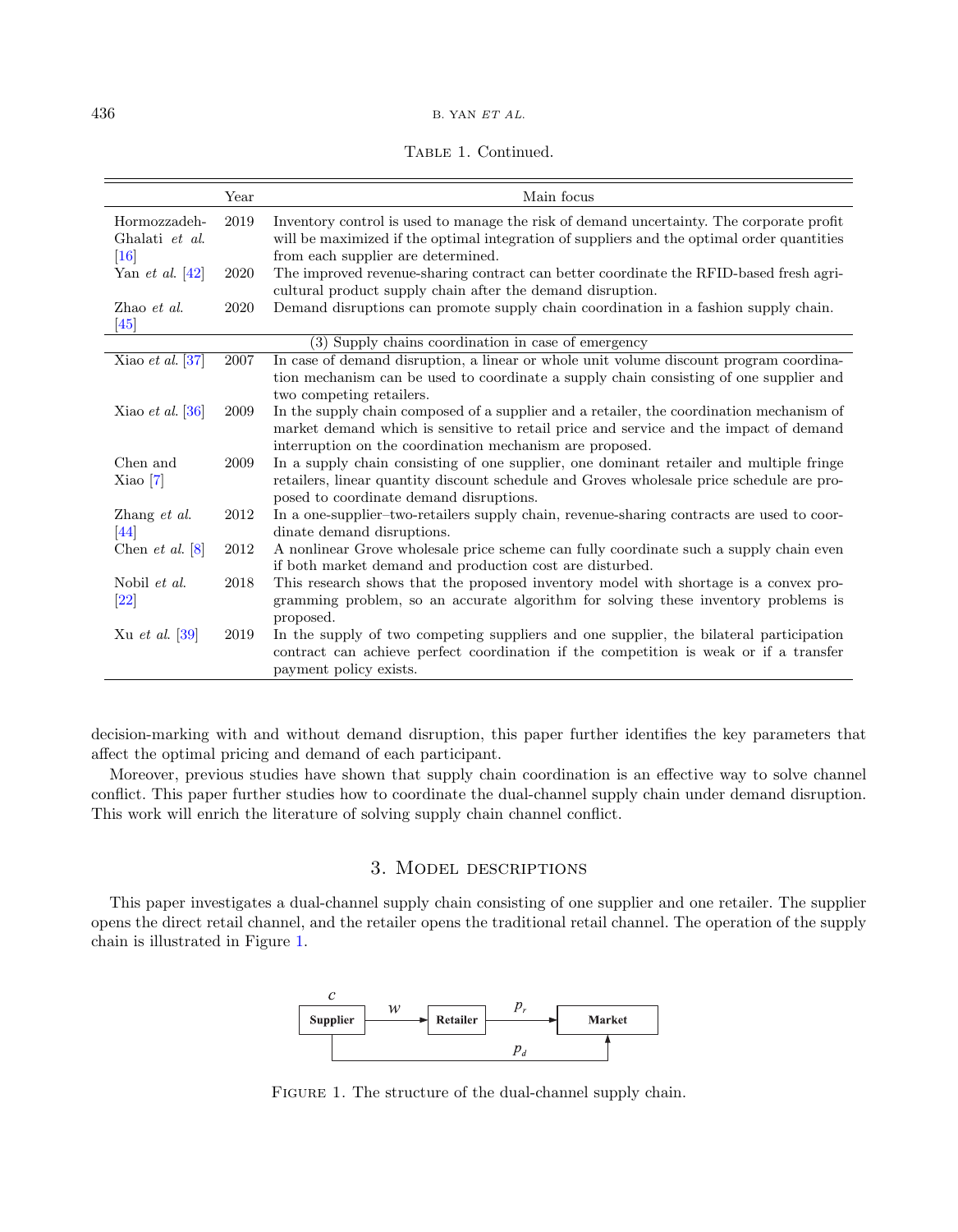<span id="page-4-0"></span>

|  |  |  | TABLE 2. Symbol description. |
|--|--|--|------------------------------|
|--|--|--|------------------------------|

| Symbol           | Description                                                                                                                                                      |
|------------------|------------------------------------------------------------------------------------------------------------------------------------------------------------------|
| $\boldsymbol{w}$ | The wholesale price, decided by the supplier.                                                                                                                    |
| $\mathfrak{c}$   | Unit production cost.                                                                                                                                            |
| $_{m}$           | Wholesale and retail price differential, which is called "markon".                                                                                               |
| $p_i$            | Retail price of Channel $i$ .                                                                                                                                    |
| $k_r$            | The risk-averse coefficient of the retailer.                                                                                                                     |
| $\boldsymbol{k}$ | The risk-averse coefficient of the supply chain.                                                                                                                 |
| $D_i$            | Demand of channel $i$ .                                                                                                                                          |
| D                | The total demand of the whole supply chain.                                                                                                                      |
| $\it{Q}$         | Total production of the supply chain.                                                                                                                            |
| $\tilde{a}$      | The potential scale of market demand. And it follows the normal distribution $N(a, \sigma^2)$ .                                                                  |
| $\Delta a$       | The demand disruption caused by the disaster.                                                                                                                    |
| $\rho$           | The market share of the direct retail channel.                                                                                                                   |
| $\alpha_1$       | The individual price effects of the traditional retail channel.                                                                                                  |
| $\alpha_2$       | The individual price effects of the direct retail channel.                                                                                                       |
| $\beta$          | The cross-price effects of the two channels.                                                                                                                     |
| $u_1$            | The shortage cost factor.                                                                                                                                        |
| $u_2$            | The handling cost factor.                                                                                                                                        |
| U                | The utility functions.                                                                                                                                           |
| $\pi_j$          | Profit of member $j$ in the supply chain.                                                                                                                        |
| $\pi$            | The total profit of the whole supply chain.                                                                                                                      |
| $S_k$            | The market share of the direct retail channel and the demand disruption are divided into 3                                                                       |
|                  | intervals in decentralized decision-making.                                                                                                                      |
| $\psi$           | For expositional simplicity, we denoted $\psi = \frac{\alpha_1^2 + 2\alpha_1\alpha_2 - 2\alpha_1\beta - \beta^2}{\alpha_1 + \beta + \alpha_1\rho - \beta\rho}$ . |
| $\gamma_1$       | For expositional simplicity, we denoted $\gamma_1 = \beta - \alpha_2 + \alpha_1 \rho + \alpha_2 \rho - 2\beta \rho$ .                                            |
| $\gamma_2$       | For expositional simplicity, we denoted $\gamma_2 = \beta + \alpha_1 + \alpha_1 \rho - \beta \rho$ .                                                             |
| $\gamma_3$       | For expositional simplicity, we denoted $\gamma_3 = \alpha_1^2 - 2\alpha_1\beta + 2\alpha_1\alpha_2 - \beta^2$ .                                                 |
| $\gamma_4$       | For expositional simplicity, we denoted $\gamma_4 = 3\alpha_1^2 - 6\alpha_1\beta + 4\alpha_1\alpha_2 - \beta^2$ .                                                |
| $\boldsymbol{w}$ | The wholesale price determined after coordination.                                                                                                               |
| $\phi$           | The proportion of the retailer's sales revenue shared with the supplier.                                                                                         |

Notes. Subscripts:  $i = r$  and  $i = d$  represent the traditional retail channel and the direct retail channel, respectively;  $j = s$  and  $j = r$  represents the supplier and the retailer, respectively.  $k = 1, 2, 3$ .

Table [2](#page-4-0) lists the definitions of the symbols used in the paper.

We assume that the retailer acts as the leader, who is risk averse with a coefficient of risk aversion  $k_r$ . The supplier acts as the follower, who is risk neutral. The reasons for applying the above assumptions are as follow. The retailer is faced with pricing decisions and channel competition from the supplier. Thus, this work focuses more on the fact that the retailer is more susceptible to demand disruption than the supplier. This two-echelon supply chain constitutes a Stackelberg game dominated by the retailer. It is also assumed that the loss of supply chain caused by demand disruption is borne by the supplier. This is because that the supplier is primarily responsible for the production of the product. When there is excess demand or demand shortage, the supplier needs to bear the loss of the whole supply chain.

c denotes the unit cost of production. w denotes the wholesale price. The retail price of products sold in the traditional retail channel and the direct channel is denoted as  $p_r$  and  $p_d$ , respectively. Let  $p_r = w + m$ , and m represents wholesale and retail price differential which is called "markon".

The retailer plays a dominant role in the dual-channel supply chain. Therefore, the retailer can obtain a lower wholesale price by using its bargaining power. In order to attract consumers to purchase goods in the traditional retail channel the retailer sets the retail price of traditional retail channels lower than that of the direct retail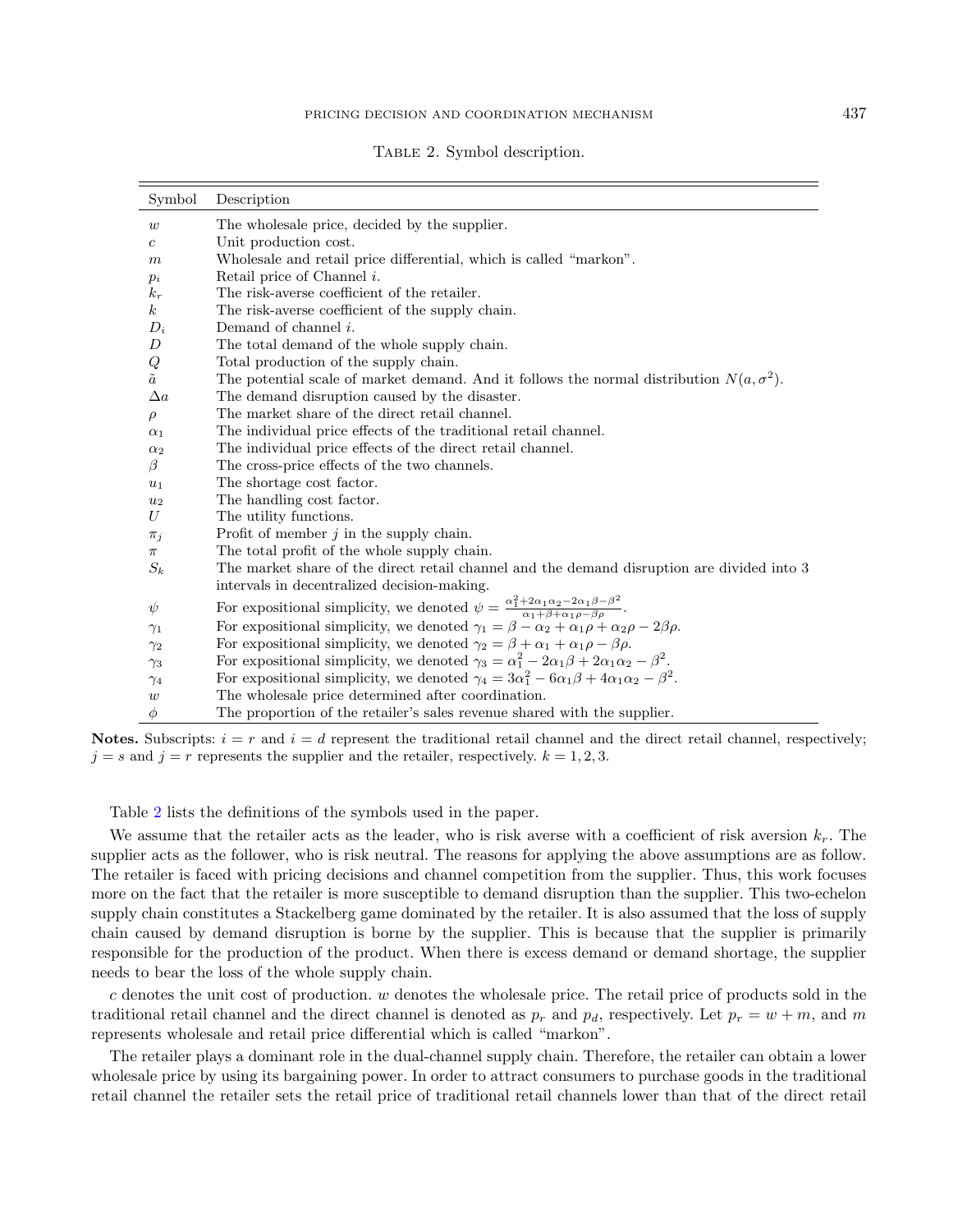channel, that is,  $p_d > p_r$ . For instance the retail price of an Apple computer sold by Officeworks during sales promotion will be lower than that of the same computer sold on Apple's official website. The retail price should be higher than the wholesale price, *i.e.*,  $p_r > w$  and  $p_d > w$ .

Let  $D_r$  denote the demand of the traditional retail channel and  $D_d$  denote the demand of the direct retail channel.  $D = D_r + D_d$  represents the total demand of the whole supply chain [\[5\]](#page-22-21). We assume that the market demand of two channels is a linear function of price [\[17\]](#page-22-5) and the form is as follow:

<span id="page-5-5"></span><span id="page-5-2"></span><span id="page-5-1"></span>
$$
D_r = (1 - \rho)a - \alpha_1 p_r + \beta p_d, \qquad (3.1)
$$

$$
D_d = \rho a - \alpha_2 p_d + \beta p_r,\tag{3.2}
$$

where a denotes the market demand  $\rho$  is the market share of the direct retail channel.  $\alpha_1$  and  $\alpha_2$  denote the individual price effects of the traditional retail channel and the direct retail channel, respectively. The cross-price effects  $\beta$  of two retail channels are assumed as the same. Additionally, the individual price effect is greater than the cross-price effect [\[12\]](#page-22-30), *i.e.*,  $\alpha_1 > \beta$  and  $\alpha_2 > \beta$ .

The total demand of the whole supply chain is:

<span id="page-5-7"></span><span id="page-5-6"></span>
$$
D = a - (\alpha_1 - \beta)p_r - (\alpha_2 - \beta)p_d.
$$
\n
$$
(3.3)
$$

#### 4. Comparison of decision before and after the demand disruption

<span id="page-5-0"></span>In this section, the optimal decisions before and after the demand disruption of two-echelon supply chain under decentralized decision-making will be discussed. In the following discussion, the parameter with superscript "\*" represents the optimal decision of supply chain participants under decentralized decision-making without demand disruption. The parameter with superscript "–" and the superscript on the right is "#", which represents the optimal decision of supply chain participants under decentralized decision-making with demand disruption.

#### 4.1. Decentralized decisions without demand disruption

The dominant retailer first sets the retail price of the traditional retail channel. Then the supplier determines the wholesale price and retail price of the direct retail channel on the basis of the retailer's reaction. In this paper, the backward induction method is used to solve the problem.

The supplier's expected profit is determined by:

$$
E(\pi_s) = (w - c)D_r + (p_d - c)D_d.
$$
\n(4.1)

The retailer's profit is determined by:

<span id="page-5-4"></span><span id="page-5-3"></span>
$$
E(\pi_r) = m D_r. \tag{4.2}
$$

First, we analyze the supplier's decision. Because the supplier is risk-neutral, its utility function is the same as the expected revenue function. Thus, the utility function of the supplier is:

$$
U_s(\pi_s) = (w - c)D_r + (p_d - c)D_d.
$$
\n(4.3)

By substituting equations  $(3.1)$  and  $(3.2)$  for equation  $(4.3)$ , we can obtain the Hessian matrix as follows:

$$
H = \begin{bmatrix} \frac{\partial U_s^2(\pi_s)}{\partial p_d^2} & \frac{\partial U_s^2(\pi_s)}{\partial p_d \partial w} \\ \frac{\partial U_s^2(\pi_s)}{\partial w \partial p_d} & \frac{\partial U_s^2(\pi_s)}{\partial w^2} \end{bmatrix} = \begin{bmatrix} -2\alpha_2 & 2\beta \\ 2\beta & -2\alpha_1 \end{bmatrix}.
$$

 $H_1 = -2\alpha_2 < 0, H_2 = 4(\alpha_1\alpha_2 - \beta^2) > 0.$  Under the condition  $\alpha_1 > \beta$  and  $\alpha_2 > \beta, H_2 > 0$  is satisfied.  $U_s(\pi_s)$  is a joint concave function of  $p_d$  and w. Thus, the optimal wholesale price and the optimal direct retail price are given by:

$$
p_d = \frac{(\beta + \alpha_1 \rho - \beta \rho) a}{2 \left(\alpha_1 \alpha_2 - \beta^2\right)} + \frac{c}{2} \tag{4.4}
$$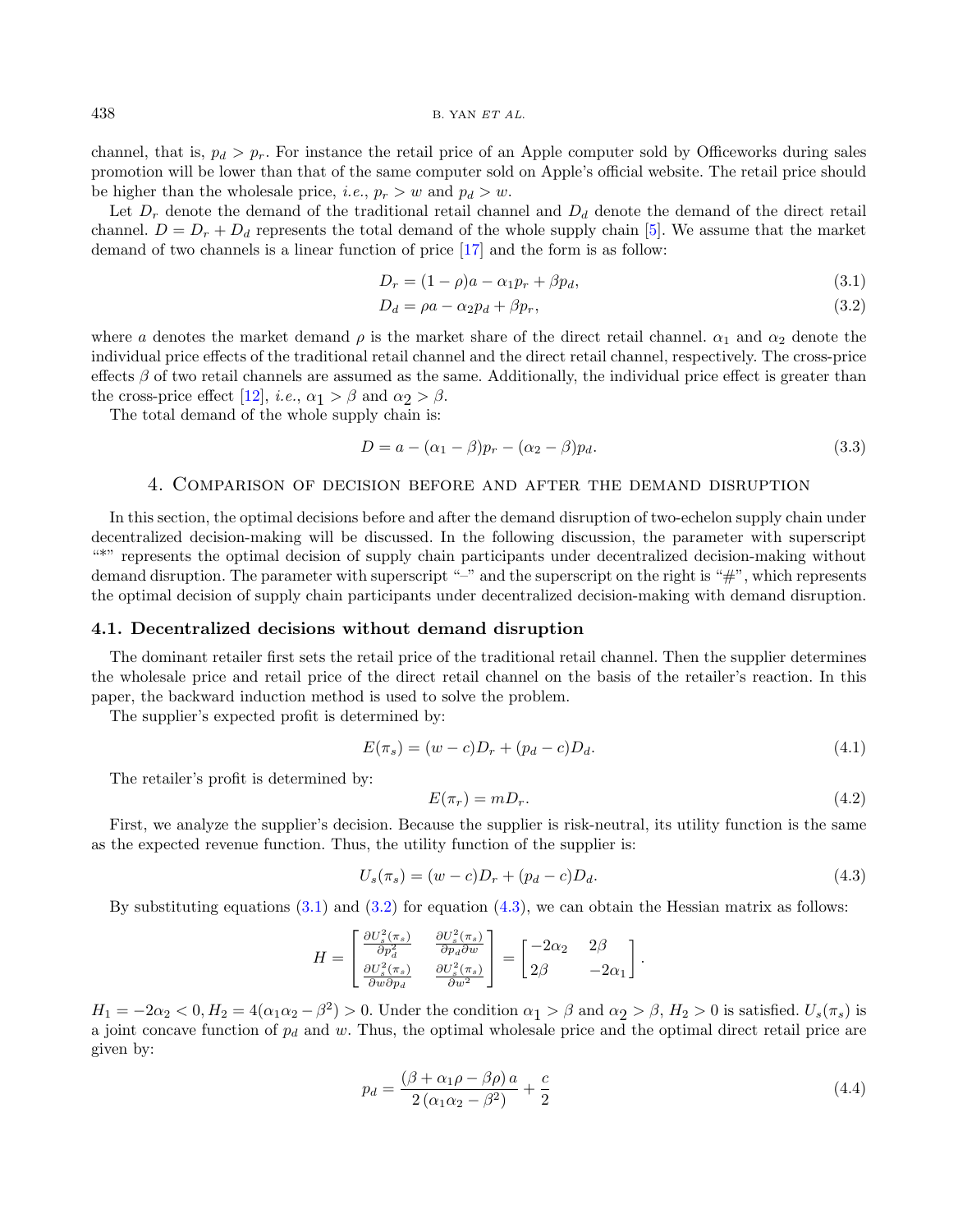<span id="page-6-0"></span>PRICING DECISION AND COORDINATION MECHANISM  $439$ 

<span id="page-6-2"></span><span id="page-6-1"></span>
$$
w = \frac{(\alpha_2 - \alpha_2 \rho + \beta \rho) a}{2 (\alpha_1 \alpha_2 - \beta^2)} + \frac{c - m}{2}.
$$
\n(4.5)

The retailer is risk-averse, the mean variance theory is applied to obtain the utility function of the retailer  $(e.g., \text{see } [21,35])$  $(e.g., \text{see } [21,35])$  $(e.g., \text{see } [21,35])$  $(e.g., \text{see } [21,35])$  as follows:

<span id="page-6-3"></span>
$$
U_r(\pi_r) = E(\pi_r) - k_r \sqrt{var(\pi_r)},
$$
\n(4.6)

where the second term is the risk cost of the retailer, and  $k_r$  reflects the retailer's attitude towards uncertainty. The larger the risk aversion coefficient  $k_r$ , the more conservative the retailer's behaviour. Equation [\(4.6\)](#page-6-0) reflects that the retailer must weigh the expected profits against the uncertain risk.

After combining equations [\(3.1\)](#page-5-1), [\(3.2\)](#page-5-2), [\(4.4\)](#page-5-4), [\(4.5\)](#page-6-1), and  $p_r = w + m$ ,  $U_r(\pi_r)$  can be easily evaluated as a concave function of  $m$ . Then the optimal added price  $m$  is given by:

<span id="page-6-4"></span>
$$
m^* = \frac{(1 - \rho)(a - k_r \sigma) - (\alpha_1 - \beta)c}{2\alpha_1}.
$$
\n(4.7)

By substituting equation  $(4.7)$  into equations  $(4.4)$  and  $(4.5)$ , the optimal wholesale price and the optimal direct retail price can be calculated. Additionally, the condition  $p_d > w$  must be satisfied. Thus, the inequality condition  $\frac{a(\alpha_1\alpha_2-2\alpha_1\beta+\beta^2)+(\alpha_1-\beta)(\alpha_1\alpha_2-\beta^2)c+(\alpha_1\alpha_2-\beta^2)k_r\sigma}{a(2\alpha_1^2+a_1\alpha_2c_1+\beta^2)(\alpha_1\alpha_2-\beta^2)k_r\sigma}$  $\frac{a_{\alpha_1\beta+\beta_1}^{\alpha_1} + (a_{1\alpha_2}^{\beta_1} + (a_{1\alpha_2}^{\beta_2} + a_{1\alpha_3}^{\beta_3} + a_{1\alpha_2}^{\beta_4} + a_{1\alpha_3}^{\beta_4} + a_{1\alpha_4}^{\beta_5} + a_{1\alpha_5}^{\beta_6} + a_{1\alpha_6}^{\beta_7} + a_{1\alpha_7}^{\beta_7} + a_{1\alpha_7}^{\beta_7} + a_{1\alpha_7}^{\beta_7} + a_{1\alpha_7}^{\beta_7} + a_{1\alpha_7}^{\beta_7} +$ the market share that satisfies the condition is closely related to the risk aversion coefficient of the retailer.

Proposition 4.1. Optimal pricing of decentralized decisions without demand disruption is described below:

$$
w^* = \frac{a\left[ (1-\rho)\left( \alpha_1 \alpha_2 + \beta^2 \right) + 2\alpha_1 \beta \rho \right]}{4\alpha_1 \left( \alpha_1 \alpha_2 - \beta^2 \right)} + \frac{(3\alpha_1 - \beta)c + (1-\rho)k_r \sigma}{4\alpha_1} \tag{4.8}
$$

$$
p_d^* = \frac{(\beta + \alpha_1 \rho - \beta \rho) a}{2(\alpha_1 \alpha_2 - \beta^2)} + \frac{c}{2}
$$
\n
$$
(4.9)
$$

$$
p_r^* = \frac{a\left[ (1 - \rho)\left( 3\alpha_1 \alpha_2 - \beta^2 \right) + 2\alpha_1 \beta \rho \right]}{4\alpha_1 \left( \alpha_1 \alpha_2 - \beta^2 \right)} + \frac{(\alpha_1 + \beta)c - (1 - \rho)k_r \sigma}{4\alpha_1}.
$$
 (4.10)

By substituting equations  $(4.8)$ – $(4.10)$  into equations  $(3.1)$ – $(3.3)$ , we can obtain the optimal demand in the supply chain.

<span id="page-6-5"></span>Proposition 4.2. Optimal demand and optimal total production of decentralized decisions without demand disruption are described below:

$$
D_r^* = \frac{(1 - \rho)(a + k_r \sigma) - (\alpha_1 - \beta)c}{4}
$$
\n(4.11)

$$
D_d^* = \frac{\beta(1 - \rho)(a - k_r \sigma) + (\beta^2 - 2\alpha_1 \alpha_2 + \alpha_1 \beta)c + 2a\alpha_1 \rho}{4\alpha_1}
$$
(4.12)

$$
Q^* = D^* = \frac{a\gamma_2 - \gamma_3 c + (1 - \rho)(\alpha_1 - \beta)k_r \sigma}{4\alpha_1}.
$$
\n(4.13)

Combining the equations  $(3.1)$ – $(3.3)$  and  $(4.8)$ – $(4.10)$  with equations  $(4.1)$  and  $(4.2)$ , we can obtain the optimal expected profits of the supplier and the retailer:

$$
\pi_s^* = \frac{\left[4\alpha_1\rho(\alpha_1\rho - 2\beta\rho + 2\beta) + (1-\rho)^2(\alpha_1\alpha_2 + 3\beta^2)\right]a^2}{16\alpha_1(\alpha_1\alpha_2 - \beta^2)} + \frac{\left[a\beta^2(3\gamma_2 - 2\alpha_1)\right]c}{8\alpha_1(\alpha_1\alpha_2 - \beta^2)} + \frac{\left(\alpha_1^2 - 2\alpha_1\beta + 4\alpha_1\alpha_2 - 3\beta^2\right)c^2}{16\alpha_1(\alpha_1\alpha_2 - \beta^2)} + \frac{\left[ (1-\rho)(2a + k_r\sigma) - 2(\alpha_1 - \beta)c \right] (1-\rho)k_r\sigma}{16\alpha_1(\alpha_1\alpha_2 - \beta^2)} \tag{4.14}
$$

$$
\pi_r^* = \frac{\left[ (1 - \rho)(a + k_r \sigma) - (\alpha_1 - \beta)c \right] \left[ (1 - \rho)(a - k_r \sigma) - (\alpha_1 - \beta)c \right]}{8\alpha_1}.
$$
\n(4.15)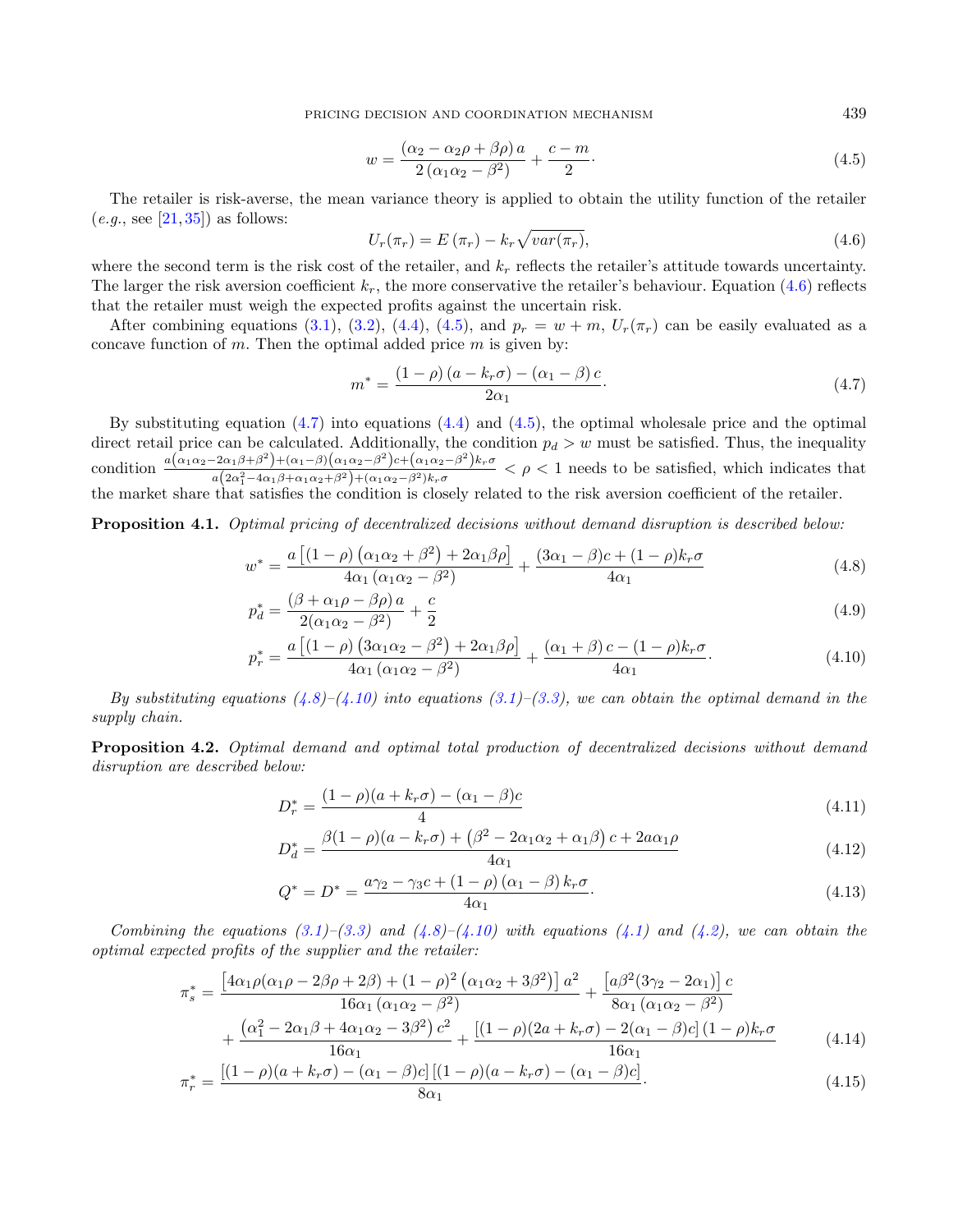## <span id="page-7-6"></span>4.2. Decentralized decisions with demand disruption

This section discusses the decentralized supply chain with demand disruption. In the case of demand disruption, the potential demand changes from a to  $a + \Delta a$ .  $\Delta a$  is the demand disruption caused by the unexpected events. The market demands for the two channels under demand disruption are:

<span id="page-7-5"></span><span id="page-7-2"></span><span id="page-7-1"></span>
$$
\overline{D}_r = (1 - \rho)(a + \Delta a) - \alpha_1 \overline{p_r} + \beta \overline{p_d}
$$
\n(4.16)

<span id="page-7-0"></span>
$$
\overline{D_d} = \rho(a + \Delta a) - \alpha_2 \overline{p_d} + \beta \overline{p_r}.
$$
\n(4.17)

The total demand of the supply chain under demand disruption is:

<span id="page-7-3"></span>
$$
\overline{D} = a + \Delta a - (\alpha_1 - \beta)\overline{p_r} - (\alpha_2 - \beta)\overline{p_d}.
$$
\n(4.18)

If the market demand is larger than the total production, there will be shortage costs. In turn, there will be handling costs.  $u_1$  and  $u_2$  denote the shortage cost factor and the handling cost factor, respectively. In addition, we assume that the supplier undertakes the losses caused by the demand fluctuations of the system. Therefore, the expected profit functions of the retailer and the supplier after the disruption are:

$$
E(\overline{\pi_r}) = \overline{m} \overline{D_r},\tag{4.19}
$$

$$
E(\overline{\pi_s}) = (\overline{w} - c)\overline{D}_r + (\overline{p_d} - c)\overline{D_d} - u_1(\overline{D} - Q^*)^+ - u_2(Q^* - \overline{D})^+.
$$
\n(4.20)

If  $\Delta a > 0$ , then  $\overline{D} \geq Q^*$ . If  $\Delta a < 0$ , then  $\overline{D} \leq Q^*$ .

**Case 1.** When the condition  $\Delta a > 0$  is satisfied the market demand is larger than the total production. The expected profit function of the retailer is expressed by equation [\(4.19\)](#page-7-0), and the expected profit function of the supplier is:

$$
E(\overline{\pi_s}) = (\overline{w} - c)\overline{D}_r + (\overline{p_d} - c)\overline{D_d} - u_1(\overline{D} - Q^*)^+.
$$
\n(4.21)

The backward induction method is applied to solve the problem. First, the supplier's decision is calculated. Because the supplier is risk-neutral, and the utility function of the supplier is:

$$
U_s(\overline{\pi_s}) = (\overline{w} - c)\overline{D}_r + (\overline{p_d} - c)\overline{D}_d - u_1(\overline{D} - Q^*)
$$
  
s.t. 
$$
\overline{D} \ge Q^*.
$$
 (4.22)

Substituting equations [\(4.16\)](#page-7-1) and [\(4.17\)](#page-7-2) into equation [\(4.22\)](#page-7-3), it is easy to prove that  $U_s(\overline{\pi_s})$  is a joint concave function of  $\overline{p_d}$  and  $\overline{w}$ . Because the constraint  $\overline{p_d} > \overline{w}$  is linear, thus there exists a unique optimal solution. To solve the aforementioned optimization problem with constraint, the Lagrange multiplier  $\lambda \geq 0$  is used. Then the KKT condition of the supplier is calculated as follow:

<span id="page-7-4"></span>
$$
\begin{cases}\n\frac{\partial U_s(\overline{\pi_s})}{\partial \overline{v}_s(\overline{\pi_s})}/\partial \overline{p_d} = 0 \\
\frac{\lambda(\overline{D} - Q^*)}{\overline{D} \geq Q^*} = 0 \\
\end{cases}
$$
\n(4.23)

(1) When condition  $\lambda = 0$  is satisfied, the optimal decision is presented as follow:

$$
\begin{cases}\n\overline{p_d} = \frac{(\beta + \alpha_1 \rho - \beta \rho)(a + \Delta a)}{2(\alpha_1 \alpha_2 - \beta^2)} + \frac{c + u_1}{2} \\
\overline{w} = \frac{(\alpha_2 - \alpha_2 \rho + \beta \rho)(a + \Delta a)}{2(\alpha_1 \alpha_2 - \beta^2)} + \frac{c + u_1 - \overline{m}}{2}.\n\end{cases}
$$
\n(4.24)

By combining equations  $(4.19)$  and  $(4.24)$ , we apply the mean variance theory to solve the utility function of the expected profit of the retailer.

$$
U_r(\overline{\pi_r}) = \overline{m} \overline{D_r} - k_r \sqrt{var(\overline{\pi_r})}.
$$
\n(4.25)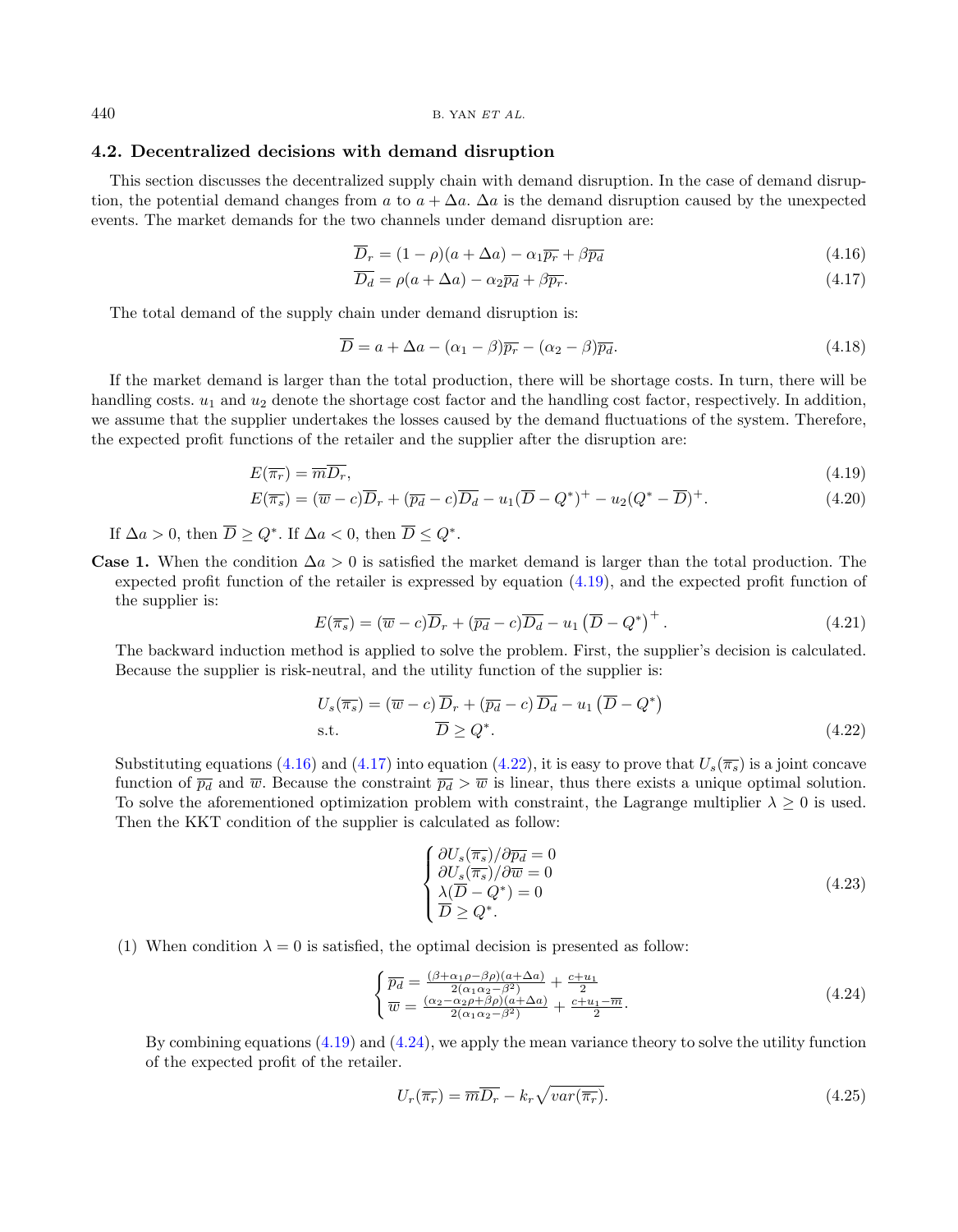<span id="page-8-0"></span>It is easy to determine that  $U_r(\overline{\pi_r})$  is a concave function of  $\overline{m}$  by substituting the relevant variables. The retailer's optimal added price in the dual-channel supply chain with the demand disruption is given by:

$$
\overline{m^{\#}} = \frac{(1 - \rho)(a + \Delta a - k_r \sigma) - (\alpha_1 - \beta)(c + u_1)}{2\alpha_1}.
$$
\n(4.26)

By substituting equation  $(4.26)$  into equations  $(4.24)$ ,  $(4.16)$ ,  $(4.17)$  and  $(4.18)$ , combined with the constraints of  $\overline{p_d} > \overline{w}$  and  $\overrightarrow{D} \geq Q^*$ , the optimal pricing and optimal demand of the two channels and the optimal production of the whole supply chain can be calculated.

(2) When the condition  $\lambda > 0$  is satisfied, similar to the case of  $\lambda = 0$ , the optimal added retail price is calculated as follow:

$$
\overline{m^{\#}} = \frac{(\alpha_1 - \beta)(a\gamma_2 - \gamma_3 c)}{4\alpha_1(\alpha_1\alpha_2 - \beta^2)} - \frac{\gamma_1(a + \Delta a)}{2(\alpha_1\alpha_2 - \beta^2)} - \frac{(1 - \rho)k_r\sigma}{2\alpha_1}.
$$
\n(4.27)

**Case 2.** When the condition  $\Delta a < 0$  is satisfied, the expected profit function of the retailer is expressed as equation [\(4.19\)](#page-7-0). The expected profit function of the supplier is:

$$
E(\overline{\pi_s}) = (\overline{w} - c)\overline{D_r} + (\overline{p_d} - c)\overline{D_d} - u_2(Q^* - \overline{D}).
$$
\n(4.28)

Furthermore, the supplier's decision is analyzed first. The utility function of the supplier is:

$$
U_s(\overline{\pi_s}) = (\overline{w} - c)\overline{D_r} + (\overline{p}_d - c)\overline{D_d} - u_2(Q^* - \overline{D})
$$
\n
$$
\text{s.t.} \qquad \overline{D} \le Q^*.
$$
\n
$$
(4.29)
$$

The solution process is similar to case 1. For expositional simplicity, only the result of the optimal markon is shown here.

(3) When the condition  $\lambda = 0$  is satisfied, the optimal markon is calculated as follow:

$$
\overline{m^{\#}} = \frac{(1 - \rho)(a + \Delta a - k_r \sigma) - (\alpha_1 - \beta)(c - u_2)}{2\alpha_1}.
$$
\n(4.30)

(4) When the condition  $\lambda > 0$  is satisfied, the optimal markon is calculated as follow:

$$
\overline{m^{\#}} = \frac{(\alpha_1 - \beta)(a\gamma_2 - \gamma_3 c)}{4\alpha_1(\alpha_1\alpha_2 - \beta^2)} - \frac{\gamma_1(a + \Delta a)}{2(\alpha_1\alpha_2 - \beta^2)} - \frac{(1 - \rho)k_r\sigma}{2\alpha_1}.
$$
\n(4.31)

By comparing the above two cases, we find that the optimal markon is equal, which means that the optimal strategy is the same.

Applying the similar solution under decentralized decision-making without demand disruption, we find that the channel structure and demand disruption scale are applicable to different decisions. The market share of the direct retail channel and the demand disruption are divided into 3 intervals as follow:

$$
S_1 = \left\{ (\rho, \Delta a) \middle| \frac{(\alpha_1 \alpha_2 - 2\alpha_1 \beta + \beta^2)(a + \Delta a) + (\alpha_1 \alpha_2 - \beta^2)[k_r \sigma + (\alpha_1 - \beta)(c + u_1)]}{(a + \Delta a)(2\alpha_1^2 - 4\alpha_1 \beta + \alpha_1 \alpha_2 + \beta^2) + (\alpha_1 \alpha_2 - \beta^2)k_r \sigma} < \rho < 1, \right\};
$$
\n
$$
S_2 = \left\{ (\rho, \Delta a) \middle| \frac{2\alpha_1(\alpha_2 - \beta)(a + \Delta a) - a(\alpha_1^2 - \beta^2) + (\alpha_1 - \beta)\gamma_3 c + 2(\alpha_1 \alpha_2 - \beta^2)k_r \sigma}{2\alpha_1(\alpha_1 + \alpha_2 - 2\beta)(a + \Delta a) + a(\alpha_1 - \beta)^2 + 2(\alpha_1 \alpha_2 - \beta^2)k_r \sigma} < \rho < 1, \right\};
$$
\n
$$
S_3 = \left\{ (\rho, \Delta a) \middle| \frac{(\alpha_1 \alpha_2 - 2\alpha_1 \beta + \beta^2)(a + \Delta a) + (\alpha_1 \alpha_2 - \beta^2)[k_r \sigma + (\alpha_1 - \beta)(c - u_2)]}{(a + \Delta a)(2\alpha_1^2 - 4\alpha_1 \beta + \alpha_1 \alpha_2 + \beta^2) + (\alpha_1 \alpha_2 - \beta^2)k_r \sigma} < \rho < 1, \right\}.
$$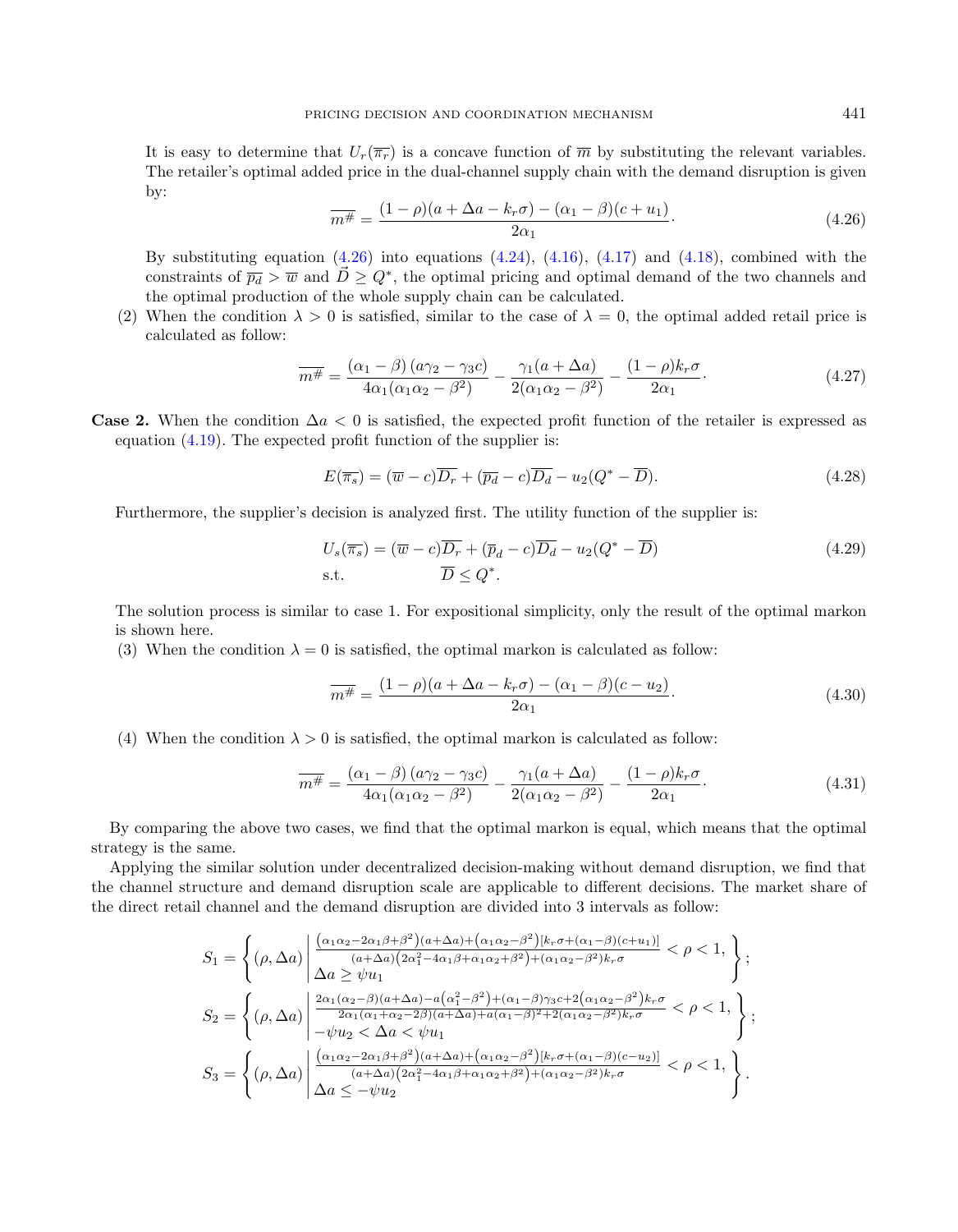For expositional simplicity, we denote  $\psi = \frac{\alpha_1^2 + 2\alpha_1\alpha_2 - 2\alpha_1\beta - \beta^2}{\alpha_1 + \beta + \alpha_1\rho - \beta\rho}$ . When solving the optimal pricing decision, three solutions are found. The optimal pricing decision is related to the range of  $\rho$  and  $\Delta a$ , so we divide  $\rho$  and  $\Delta a$  into three intervals:  $S_1$ ,  $S_2$ , and  $S_3$ .

The scope of  $\rho$  is given by the condition  $\overline{p_d} > \overline{w}$ , and  $\Delta a$  presents the scale of demand disruption. The scale of demand disruption is relatively large in intervals  $S_1$  and  $S_3$ , but relatively small in region  $S_2$ .

Proposition 4.3. Optimal markon of decentralized decisions with demand disruption is described below:

$$
\overline{m^{\#}} = \begin{cases}\n\frac{(1-\rho)(a+\Delta a-k_r\sigma) - (\alpha_1-\beta)(c+u_1)}{2\alpha_1} & \text{if } (\rho, \Delta a) \in S_1, \\
\frac{(\alpha_1-\beta)(a\gamma_2-\gamma_3c)}{4\alpha_1(\alpha_1\alpha_2-\beta^2)} - \frac{\gamma_1(a+\Delta a)}{2(\alpha_1\alpha_2-\beta^2)} - \frac{(1-\rho)k_r\sigma}{2\alpha_1} & \text{if } (\rho, \Delta a) \in S_2, \\
\frac{(1-\rho)(a+\Delta a-k_r\sigma) - (\alpha_1-\beta)(c-u_2)}{2\alpha_1} & \text{if } (\rho, \Delta a) \in S_3.\n\end{cases}
$$

Proposition 4.4. Optimal pricing decision, optimal demand and optimal total production under decentralized decision-making with demand disruption are described below:

$$
\overline{w^{\#}} = \begin{cases}\n\frac{[(1-\rho)(\alpha_{1}\alpha_{2}+\beta^{2})+2\alpha_{1}\beta\rho](a+\Delta a)}{4\alpha_{1}(\alpha_{1}\alpha_{2}-\beta^{2})} + \frac{(3\alpha_{1}-\beta)(c+u_{1})+(1-\rho)k_{r}\sigma}{4\alpha_{1}} & \text{if } (\rho,\Delta a) \in S_{1}, \\
\frac{(2\alpha_{1}^{2}-5\alpha_{1}\beta+3\alpha_{1}\alpha_{2}+\beta^{2}-\alpha_{2}\beta)(\gamma_{3}-\gamma_{2}a)}{8\alpha_{1}(\alpha_{1}\alpha_{2}-\beta^{2})} + \frac{(1-\rho)k_{r}\sigma}{4(\alpha_{1}\alpha_{2}-\beta^{2})} & \text{if } (\rho,\Delta a) \in S_{2}, \\
\frac{[(1-\rho)(\alpha_{1}\alpha_{2}+\beta^{2})+2\alpha_{1}\beta\rho](a+\Delta a)}{4\alpha_{1}(\alpha_{1}\alpha_{2}-\beta^{2})} + \frac{(3\alpha_{1}-\beta)(c-u_{2})+(1-\rho)k_{r}\sigma}{4\alpha_{1}} & \text{if } (\rho,\Delta a) \in S_{2}, \\
\frac{[(1-\rho)(\alpha_{1}\alpha_{2}+\beta^{2})+2\alpha_{1}\beta\rho](a+\Delta a)}{4\alpha_{1}(\alpha_{1}\alpha_{2}-\beta^{2})} + \frac{(3\alpha_{1}-\beta)(c-u_{2})+(1-\rho)k_{r}\sigma}{4\alpha_{1}} & \text{if } (\rho,\Delta a) \in S_{3}, \\
\frac{(\beta+\alpha_{1}\rho-\beta\rho)(a+\Delta a)}{8\alpha_{1}(\alpha_{1}\alpha_{2}-\beta^{2})} + \frac{c+u_{1}}{2} & \text{if } (\rho,\Delta a) \in S_{1}, \\
\frac{(\beta+\alpha_{1}\rho-\beta\rho)(a+\Delta a)}{2(\alpha_{1}\alpha_{2}-\beta^{2})} + \frac{c-u_{2}}{2} & \text{if } (\rho,\Delta a) \in S_{2}, \\
\frac{(\beta+\alpha_{1}\rho-\beta\rho)(a+\Delta a)}{2\alpha_{1}\alpha_{2}-\beta^{2}} + \frac{c-u_{2}}{2} & \text{if } (\rho,\Delta a) \in S_{3}, \\
\frac{(\beta+\alpha_{1}\rho-\beta\rho)(a+\Delta a)}{2\alpha_{1}\alpha_{2}-\beta^{2}} + \frac{c-u_{2}}{2} & \text{if } (\rho,\Delta a) \in S
$$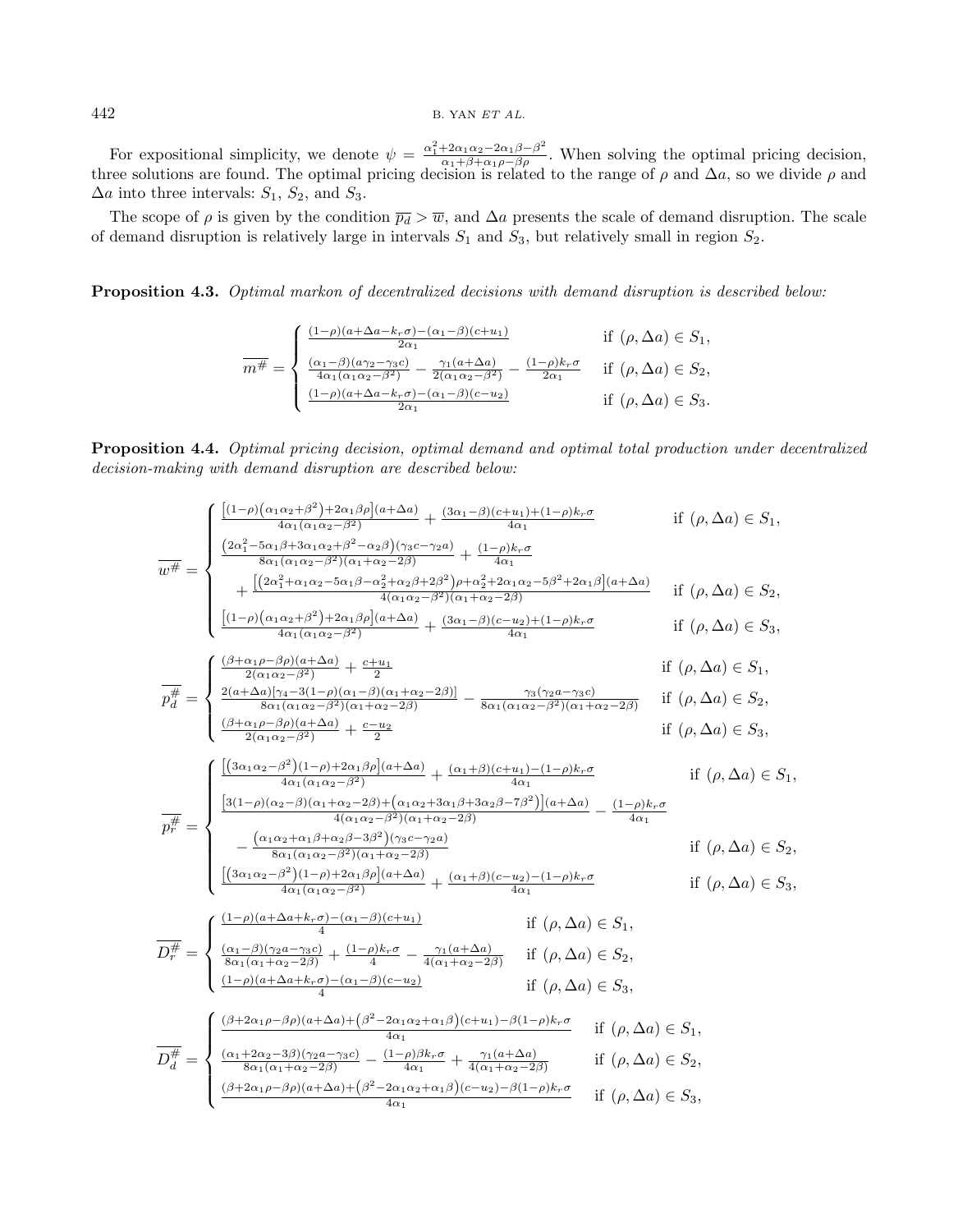$$
\overline{Q^{\#}} = \begin{cases}\n\frac{\gamma_2(a + \Delta a) + (1 - \rho)(\alpha_1 - \beta)k_r \sigma - \gamma_3(c + u_1)}{4\alpha_1} & \text{if } (\rho, \Delta a) \in S_1, \\
\frac{\gamma_2 a + (1 - \rho)(\alpha_1 - \beta)k_r \sigma - \gamma_3 c}{4\alpha_1} & \text{if } (\rho, \Delta a) \in S_2, \\
\frac{\gamma_2(a + \Delta a) + (1 - \rho)(\alpha_1 - \beta)k_r \sigma - \gamma_3(c - u_2)}{4\alpha_1} & \text{if } (\rho, \Delta a) \in S_3.\n\end{cases}
$$

For expositional simplicity, we denote:  $\gamma_1 = \beta - \alpha_2 + \alpha_1 \rho + \alpha_2 \rho - 2\beta \rho$ ,  $\gamma_2 = \beta + \alpha_1 + \alpha_1 \rho - \beta \rho$ ,  $\gamma_3 =$  $\alpha_1^2 - 2\alpha_1\beta + 2\alpha_1\alpha_2 - \beta^2$ , and  $\gamma_4 = 3\alpha_1^2 - 6\alpha_1\beta + 4\alpha_1\alpha_2 - \beta^2$ .

# 4.3. Comparison of decision without and with demand disruption

<span id="page-10-1"></span>Proposition 4.5. The optimal pricing decisions without and with demand disruption are compared as follows:

$$
\overline{w^{\#}} = \begin{cases}\nw^* + \frac{\left[ (\alpha_1 \alpha_2 - 2\alpha_1 \beta + \beta^2)(1-\rho) + 2\alpha_1 \beta \right] \Delta a}{4\alpha_1 (\alpha_1 \alpha_2 - \beta^2)} + \frac{(3\alpha_1 - \beta)u_1}{4\alpha_1}, & \text{if } (\rho, \Delta a) \in S_1, \\
w^* + \frac{(2\gamma_3 + \beta^2 - \alpha_1 \alpha_2)\Delta a}{4(\alpha_1 \alpha_2 - \beta^2)(\alpha_1 + \alpha_2 - 2\beta)} - \frac{(4\alpha_1^2 - \alpha_1 \alpha_2 + \beta^2 - 4\alpha_1 \beta)(1-\rho)\Delta a}{8\alpha_1 (\alpha_1 \alpha_2 - \beta^2)} & \text{if } (\rho, \Delta a) \in S_2, \\
w^* + \frac{\left[ (\alpha_1 \alpha_2 - 2\alpha_1 \beta + \beta^2)(1-\rho) + 2\alpha_1 \beta \right] \Delta a}{4\alpha_1 (\alpha_1 \alpha_2 - \beta^2)} - \frac{(3\alpha_1 - \beta)u_2}{4\alpha_1} & \text{if } (\rho, \Delta a) \in S_3, \\
\frac{p_4^*}{d} = \begin{cases}\np_4^* + \frac{(\beta + \alpha_1 \rho - \beta \rho) \Delta a + (\alpha_1 \alpha_2 - \beta^2)u_1}{2(\alpha_1 \alpha_2 - \beta^2)} & \text{if } (\rho, \Delta a) \in S_1, \\
p_4^* + \frac{(3\alpha_1 - 1)(\alpha_1 - \beta) \Delta a}{4(\alpha_1 \alpha_2 - \beta^2)} + \frac{(\alpha_1 + \alpha_2 - 2\beta - \gamma_4)\Delta a}{8\alpha_1 (\alpha_1 \alpha_2 - \beta^2)(\alpha_1 + \alpha_2 - 2\beta)} & \text{if } (\rho, \Delta a) \in S_2,\n\end{cases}
$$

$$
\begin{cases} p_d^* + \frac{(\beta + \alpha_1 \rho - \beta \rho) \Delta a - (\alpha_1 \alpha_2 - \beta^2) u_2}{2(\alpha_1 \alpha_2 - \beta^2)} & \text{if } (\rho, \Delta a) \in S_3, \end{cases}
$$

$$
\overline{p_r^{\#}} = \begin{cases}\n p_r^* + \frac{\left[ (3\alpha_1\alpha_2 - 2\alpha_1\beta - \beta^2)(1-\rho) + 2\alpha_1\beta \right]\Delta a}{4\alpha_1(\alpha_1\alpha_2 - \beta^2)} + \frac{(\alpha_1 + \beta)u_1}{4\alpha_1} & \text{if } (\rho, \Delta a) \in S_1, \\
 p_r^* - \frac{(6\alpha_2^2 - 18\alpha_2\beta + 3\alpha_1\alpha_2 + 13\beta^2 - 4\alpha_1\beta)\rho\Delta a}{8(\alpha_1\alpha_2 - \beta^2)(\alpha_1 + \alpha_2 - 2\beta)} + \frac{(6\alpha_2^2 + 5\alpha_1\alpha_2 - \beta^2)\Delta a}{8(\alpha_1\alpha_2 - \beta^2)(\alpha_1 + \alpha_2 - 2\beta)} & \text{if } (\rho, \Delta a) \in S_2, \\
 p_r^* + \frac{\left[ (3\alpha_1\alpha_2 - 2\alpha_1\beta - \beta^2)(1-\rho) + 2\alpha_1\beta \right]\Delta a}{4\alpha_1(\alpha_1\alpha_2 - \beta^2)} - \frac{(\alpha_1 + \beta)u_2}{4\alpha_1} & \text{if } (\rho, \Delta a) \in S_3.\n\end{cases}
$$

Proposition 4.6. Optimal demand and optimal total production without and with demand disruption are compared as follow:

$$
\overline{D_{r}^{\#}} = \begin{cases}\nD_{r}^{*} + \frac{(1-\rho)\Delta a}{4} - \frac{(\alpha_{1}-\beta)u_{1}}{4} & \text{if } (\rho, \Delta a) \in S_{1}, \\
D_{r}^{*} - \frac{\gamma_{1}\Delta a}{4(\alpha_{1}+\alpha_{2}-2\beta)} & \text{if } (\rho, \Delta a) \in S_{2}, \\
D_{r}^{*} + \frac{(1-\rho)\Delta a}{4} + \frac{(\alpha_{1}-\beta)u_{2}}{4} & \text{if } (\rho, \Delta a) \in S_{3}, \\
\overline{D_{d}^{\#}} = \begin{cases}\nD_{d}^{*} + \frac{(\beta+2\alpha_{1}\rho-\beta\rho)\Delta a - (2\alpha_{1}\alpha_{2}-\beta^{2}-\alpha_{1}\beta)u_{1}}{4\alpha_{1}} & \text{if } (\rho, \Delta a) \in S_{1}, \\
D_{d}^{*} + \frac{\gamma_{1}\Delta a}{4(\alpha_{1}+\alpha_{2}-2\beta)} & \text{if } (\rho, \Delta a) \in S_{2}, \\
D_{d}^{*} + \frac{(\beta+2\alpha_{1}\rho-\beta\rho)\Delta a + (2\alpha_{1}\alpha_{2}-\beta^{2}-\alpha_{1}\beta)u_{2}}{4\alpha_{1}} & \text{if } (\rho, \Delta a) \in S_{3}, \\
\overline{Q^{\#}} = \begin{cases}\nQ^{\#} + \frac{\gamma_{2}\Delta a}{4\alpha_{1}} - \frac{\gamma_{3}u_{1}}{4\alpha_{1}} & \text{if } (\rho, \Delta a) \in S_{1}, \\
Q^{\#} & \text{if } (\rho, \Delta a) \in S_{2}, \\
Q^{\#} + \frac{\gamma_{2}\Delta a}{4\alpha_{1}} + \frac{\gamma_{3}u_{2}}{4\alpha_{1}} & \text{if } (\rho, \Delta a) \in S_{3}.\n\end{cases}\n\end{cases}
$$

<span id="page-10-0"></span>**Proposition 4.7.** When the scale of demand disruption is in the interval  $(-\psi u_2, \psi u_1)$ , the direct retail channel and the traditional retail channel possess the same sales stability. When the scale of the demand disruption exceeds the interval  $(-\psi u_2, \psi u_1)$ , the sales stability of the direct retail channel is weaker than that of the traditional retail channel (see Appendix [A\)](#page-21-0).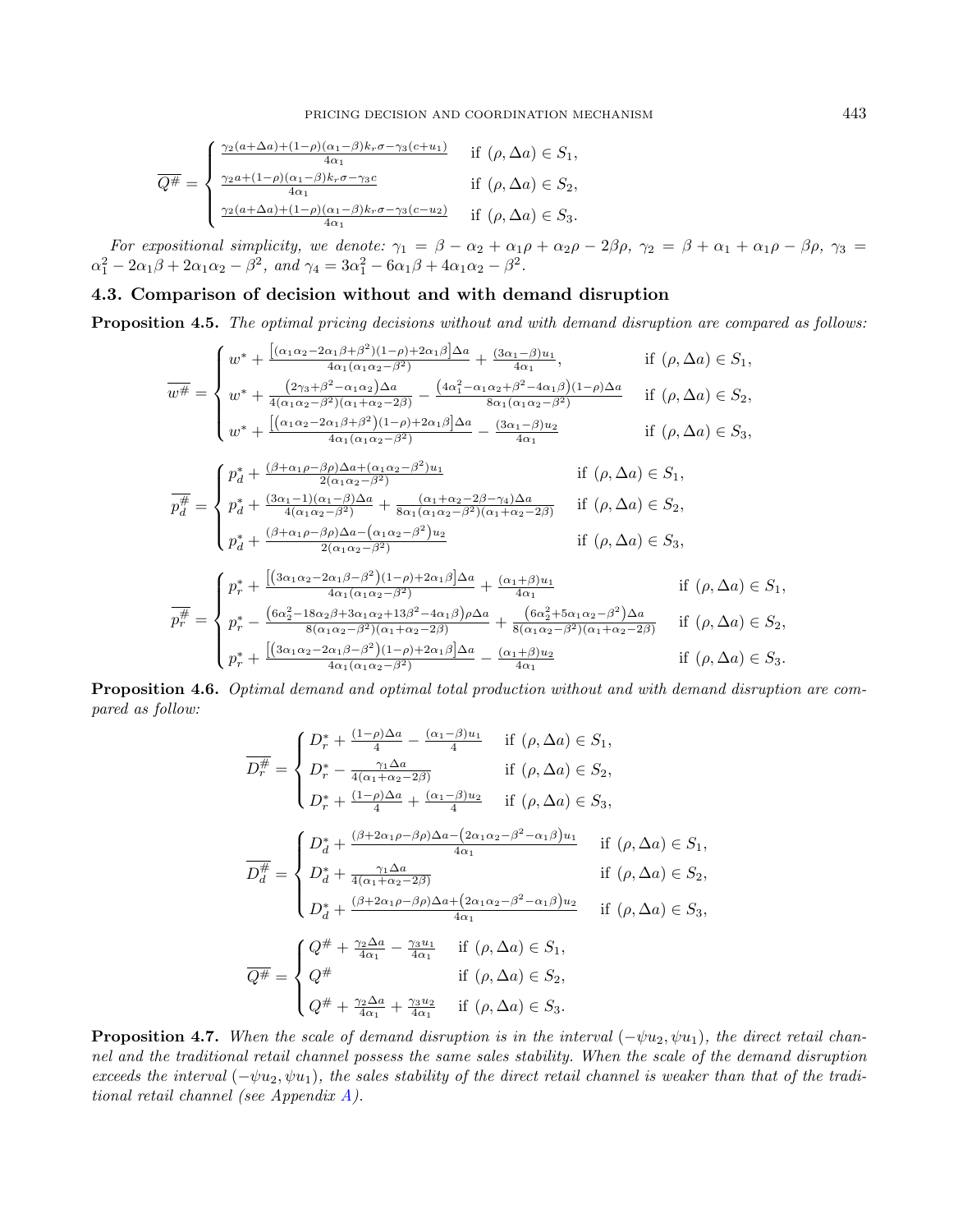| Region                     | $\Delta \overline{\pi_s} = \pi_s^{\#} - \overline{\pi_s^*}$                                                                                                                                                                                                                                                                                 |
|----------------------------|---------------------------------------------------------------------------------------------------------------------------------------------------------------------------------------------------------------------------------------------------------------------------------------------------------------------------------------------|
| $\Delta a \geq \psi u_1$   | $\frac{(\alpha_1^2-2\alpha_1\beta+4\alpha_1\alpha_2-3\beta^2)u_1^2}{16\alpha_1}+\frac{\left[(1-\rho)(\alpha_1-\beta)(a+k_r\sigma)+\left(7\alpha_1-3\beta-3\alpha_1\rho+3\beta\rho\right)\Delta a-\left(\alpha_1-\beta\right)^2c\right]u_1}{8\alpha}.$                                                                                       |
|                            | $-\frac{(1-\rho)[(1-\rho)(a+k_r\sigma)-(\alpha_1-\beta)c]\Delta a}{8\alpha_1}+\frac{\left[(1-\rho)(\alpha_1\alpha_2-4\alpha_1^2+3\beta^2)-\left(4\alpha_1^2-8\alpha_1\beta+\alpha_1\alpha_2+3\beta^2\right)\rho+4\alpha_1^2\right]\Delta a^2}{12\alpha_1^2}$                                                                                |
| $0 < \Delta a < \psi u_1$  | $\frac{\gamma_1^2\Delta a^2 + \left[ (1-\rho)a - (\alpha_1-\beta)c\right]\gamma_1\gamma_4\Delta a}{16(\alpha_1\alpha_2-\beta^2)(\alpha_1+\alpha_2-2\beta)} + \frac{(1-\rho)\left[ (\alpha_1-\beta)^3c + \gamma_1\alpha_1\Delta a + (1-\rho)(\alpha_1-\beta)^2a\right]k_r\sigma}{16\alpha_1(\alpha_1\alpha_2-\beta^2)} + \Delta au_1 + \tau$ |
| $-\psi u_2 < \Delta a < 0$ | $\frac{\gamma_1^2\Delta a^2+[(1-\rho)a-(\alpha_1-\beta)c)]\gamma_1\gamma_4\Delta a}{16(\alpha_1\alpha_2-\beta^2)(\alpha_1+\alpha_2-2\beta)}+\frac{(1-\rho)\big[(\alpha_1-\beta)^3c+\gamma_1\alpha_1\Delta a+(1-\rho)(\alpha_1-\beta^2)a\big]k_r\sigma}{16\alpha_1(\alpha_1\alpha_2-\beta^2)}-\Delta au_2+\tau$                              |
| $\Delta a \leq -\psi u_2$  | $\left[\alpha_1^2-2\alpha_1\beta+4\alpha_1\alpha_2-3\beta^2\right]u_2^2 \qquad \left[(1-\rho)(\alpha_1-\beta)(a+k_r\sigma)+\left(7\alpha_1-3\beta-3\alpha_1\rho+3\beta\rho\right)\Delta a-\left(\alpha_1-\beta\right)^2c\right]u_2$<br>$16\alpha_1$                                                                                         |
|                            | $-\frac{(1-\rho)[(1-\rho)(a+k_r\sigma)-(\alpha_1-\beta)c]\Delta a}{8\alpha_1}+\frac{\left[(1-\rho)(\alpha_1\alpha_2-4\alpha_1^2+3\beta^2)-(4\alpha_1^2-8\alpha_1\beta+\alpha_1\alpha_2+3\beta^2)\rho+4\alpha_1^2\right]\Delta a^2}{16\alpha_1}$                                                                                             |

<span id="page-11-1"></span><span id="page-11-0"></span>TABLE 3. The value of suppliers' recognizing demand disruption.

TABLE 4. The value of retailers' recognizing demand disruption.

| Region                     | $\Delta \overline{\pi_r} = \pi_r^{\#} - \overline{\pi_r^*}$                                                                                                                                                                                                                                                                                                                                                                                    |                                                                                                                                          |
|----------------------------|------------------------------------------------------------------------------------------------------------------------------------------------------------------------------------------------------------------------------------------------------------------------------------------------------------------------------------------------------------------------------------------------------------------------------------------------|------------------------------------------------------------------------------------------------------------------------------------------|
| $(\rho, \Delta a) \in S_1$ | $\frac{(1-\rho)^2\Delta a^2}{8\alpha_1}+\frac{(\alpha_1-\beta)^2u_1^2}{8\alpha_1}-\frac{(\alpha_1-\beta)[(1-\rho)a-(\alpha_1-\beta)c]u_1}{4\alpha_1}$                                                                                                                                                                                                                                                                                          | $(1-\rho)[(1-\rho)(a-2k_r\sigma)-(\alpha_1-\beta)(c-u_1)]\Delta a$<br>$4\alpha_1$                                                        |
| $(\rho, \Delta a) \in S_2$ | $(\alpha_1-\beta)^2(1-\rho)^2\gamma_3ak_r\sigma+(\alpha_1-\beta)^3(1-\rho)k_r\sigma+2\alpha_1^2\gamma_1^2\Delta a^2$<br>$16\alpha_1^2(\alpha_1\alpha_2-\beta^2)(\alpha_1+\alpha_2-2\beta)$<br>$\frac{(\alpha_1-\beta)[(1-\rho)(a-k_r\sigma)-(\alpha_1-\beta)c]\Delta a}{\alpha_1+\alpha_2-2\beta}+\frac{(\alpha_1-\beta)(\beta+\alpha_1\rho-\beta\rho)[(1-\rho)(a+k_r\sigma)-(\alpha_1-\beta)c]\Delta a}{8\alpha_1(\alpha_1\alpha_2-\beta^2)}$ | $(1-\rho) a(1-\rho)-c(\alpha_1-\beta)-2k_r\sigma(1-\rho) \Delta a $<br>$4\alpha_1$<br>$\sqrt{8\alpha_1(\alpha_1\alpha_2-\beta^2)}$       |
| $(\rho, \Delta a) \in S_3$ | $(\alpha_1-\beta)^2u_2^2$<br>$\left(1-\rho\right)^2 \overline{\Delta a^2}$<br>$8\alpha_1$<br>$8\alpha_1$<br>$4\alpha_1$                                                                                                                                                                                                                                                                                                                        | $(\alpha_1-\beta)[(1-\rho)a-(\alpha_1-\beta)c]u_2$ $(1-\rho)[(1-\rho)(a-2k_r\sigma)-(\alpha_1-\beta)(c+u_2)]\Delta a$<br>40 <sub>1</sub> |

Interpretation. Proposition [4.7](#page-10-0) shows that the direct retail channel is more unstable than the traditional retail channel in the face of highly fluctuating demand. Therefore, when the dual-channel supply chain responds to the demand disruption, the scale of demand disruption should be investigated. The corresponding countermeasures should be made according to the market share of the different channels.

 $\overline{\pi_s^*}$  and  $\overline{\pi_r^*}$  are the profits of the supplier and the retailer when the supply chain members still adopt the initial optimal pricing decision when the demand is disrupted.

$$
\overline{\pi_s^*} = (w^* - c) [(1 - \rho) (a + \Delta a) - \alpha_1 p_r^* + \beta p_d^*] + (p_d^* - c) [\rho (a + \Delta a) - \alpha_2 p_d^* + \beta p_r^*] \n- u_1 (\Delta a)^+ - u_2 (\Delta a)^- \n\overline{\pi_r^*} = m^* [(1 - \rho) (a + \Delta a) - \alpha_1 p_r^* + \beta p_d^*].
$$

 $\Delta \overline{\pi_s} = \pi_s^{\#} - \overline{\pi_s^*}$  and  $\Delta \overline{\pi_r} = \pi_r^{\#} - \overline{\pi_r^*}$  reflect the value of the supplier' recognizing demand disruption and the value of the retailers' recognizing demand disruption under different demand disruptions, which shown in Tables [3](#page-11-0) and [4.](#page-11-1)

#### Conclusion 1

- (1) When the demand disruption is within the interval  $(-\psi u_2, \psi u_1)$ , the value of the suppliers' recognizing demand disruption is linearly related to the cost factors  $u_1$  and  $u_2$ .
- (2) When the demand disruption is within the interval  $(-\psi u_2, \psi u_1)$ , the value of the retailers' recognizing demand disruption is independent of the cost factors  $u_1$  and  $u_2$  due to the robustness of production.
- (3) When the demand disruption exceeds interval  $(-\psi u_2, \psi u_1)$ , the value of the two participants' recognizing demand disruption and the cost factors show a quadratic relationship.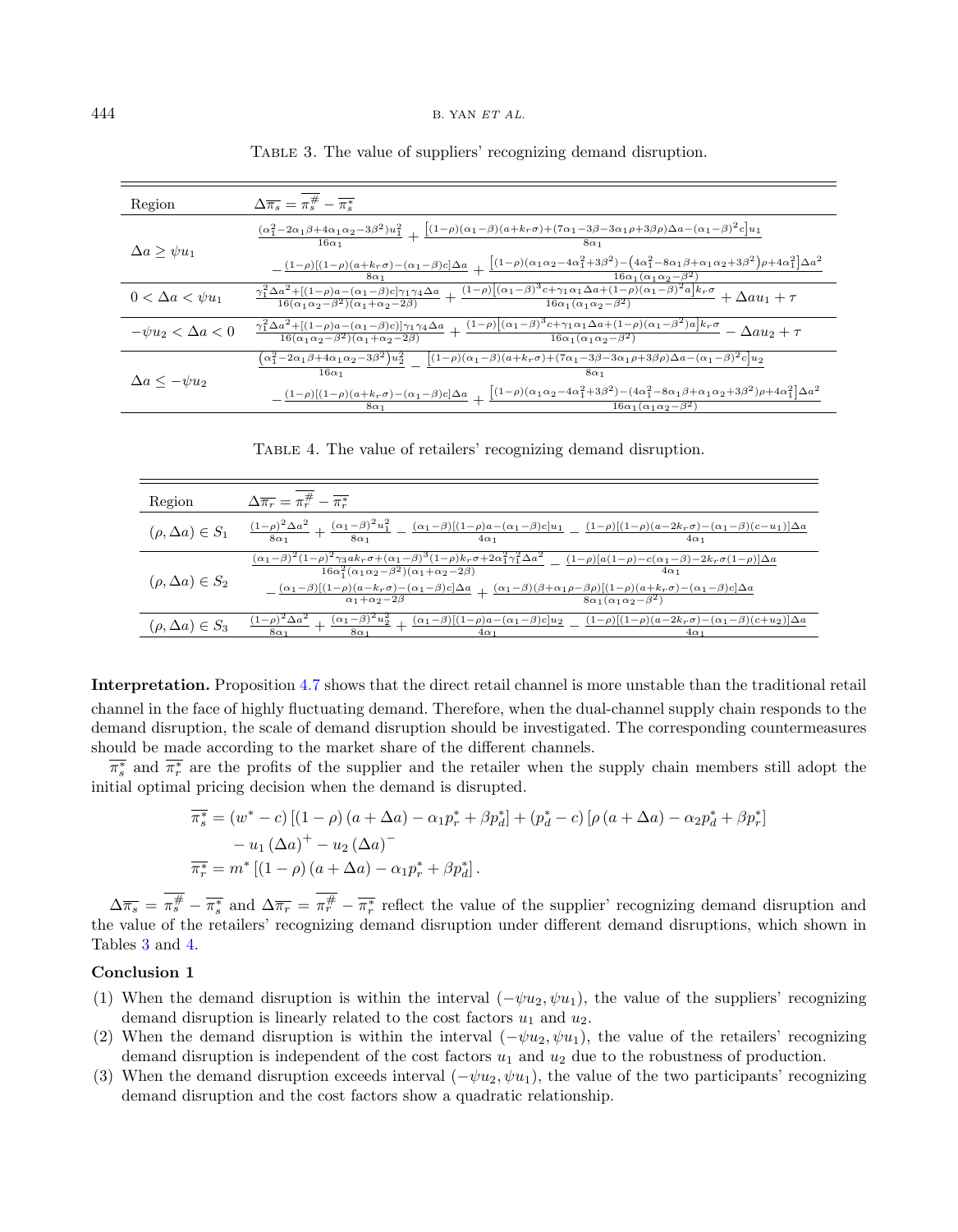(4) Regardless of the scale of demand disruption, the value of the two participants' recognizing demand disruption and the scale of demand disruption  $\Delta a$  show a quadratic relationship. While the value of the two participants' recognizing demand disruption show a linear relationship with the risk aversion coefficient of the retailer  $k_r$ .

#### 4.4. Managerial insights of dual-channel supply chain with demand disruption

Based on the calculation results of the above model, the managerial insights of this work are summarized as follows:

- (1) Whether there is demand disruption or not, the retailer's risk aversion attitude has no effect on the direct retail channel pricing, while the production cost directly affects the optimal pricing of the direct retail channel pricing. The result shows that the optimal pricing of the direct retail channel pricing is cost driven.
- (2) The retailer's risk aversion coefficient  $k_r$ , demand disruption  $\Delta a$ , market share of the direct retail channel  $ρ$ , shortage cost factor  $u_1$  and handling cost  $u_2$  are the main factors influencing the optimal decision of supply chain participants under demand disruption. Therefore, to improve the supply chain performance, we should focus on the influence of the above five factors.
- (3) When the market share of the direct retail channel and the demand disruption are in interval  $S_1$ , the optimal demand and total optimal production of the traditional retail channel and the direct retail channel are inversely proportional to the shortage cost factor  $u_1$ . Thus, we should improve the production capacity of the whole supply chain to reduce the negative impact of shortage caused by demand disruption on the whole supply chain.
- (4) When the market share of the direct retail channel and the demand disruption are in interval  $S_2$ , the optimal production of the whole supply chain with demand disruption is same as that without demand disruption. The result shows that in interval  $S_2$ , demand disruption does not affect the optimal demand of the whole supply chain. The impact of demand disruption on the optimal demand of the two channels is only a zero-sum game between the traditional retail channel and the direct retail channel.
- (5) When the market share of the direct retail channel and the demand disruption are in interval  $S_3$ , the optimal demand and total optimal production of the traditional retail channel and the direct retail channel are directly proportional to the handling cost factor  $u_2$ . When the demand disruption is in interval  $S_3$ , the production capacity should be reduced to avoid the impact of overproduction on supply chain performance.
- (6) If the supplier's shortage cost factor or the handling cost factor is large, then untimely recognition of the demand disruption will have a significant impact on its profit. When the scale of demand disruption is in a robust interval  $(\psi u_2, \psi u_1)$ , the supplier only needs to increase the cost on the basis of normal production. However, when the scale of demand disruption exceeds the robust interval  $(\psi u_2, \psi u_1)$ , the supplier needs to pay extra cost for the emergency overtime and the shortage of materials to complete the production task. Therefore, the value of supply chain participants' recognizing demand disruption in time is directly proportional to the scale of demand disruption. Improving the accuracy of demand information is helpful for supply chain participants to take timely and effective response measures in case of emergency.

# <span id="page-12-0"></span>5. Coordination of the risk-averse supply chain without and with demand **DISRUPTION**

This paper uses an improved revenue-sharing contract to coordinate the risk-averse retailer-dominant supply chain under decentralized decision-making. Firstly, the supplier provides the products to the retailer at a wholesale price. Subsequently, the retailer returns a certain proportion of the sales revenue (as agreed by both parties) to the supplier to maximize the overall revenue of the supply chain. And the revenue-sharing contract ensures that the optimal pricing and order quantity of the supply chain under decentralized decision-making are as same as those under centralized decision-making. Therefore, we need to calculate the optimal variables under centralized decision-making prior to coordination. Because the retailer is risk-averse and plays a dominant role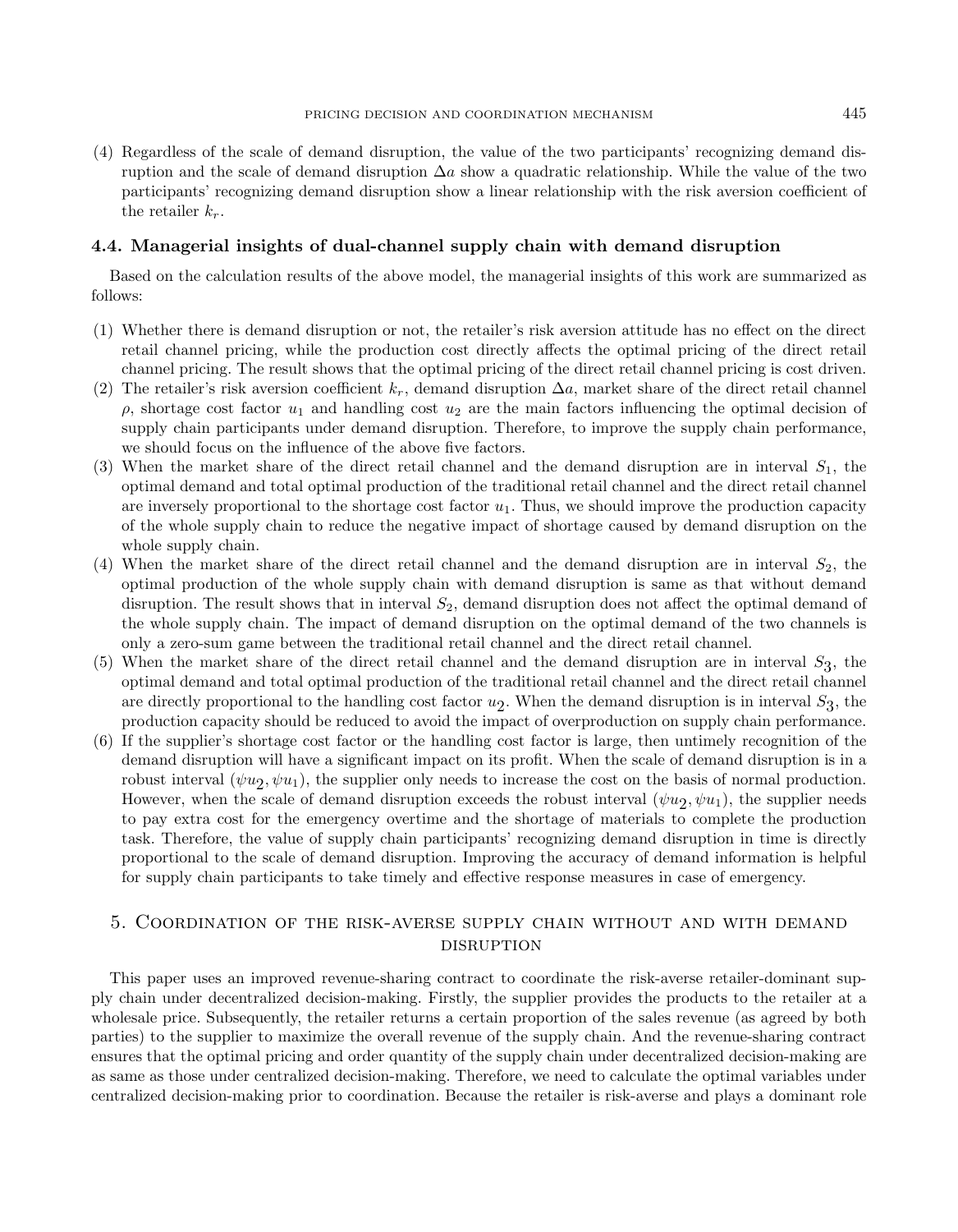in the supply chain. Under centralized decision-making, the retailer's risk-aversion attitude will affect the performance of the whole supply chain. Therefore, this paper assumes that under centralized decision-making, both the supplier and retailer are risk-averse and work collectively in the supply chain. The risk aversion coefficient is k.

In the following discussion, the parameter with "∧" in the superscript on the right denotes the optimal decision of supply chain participants under centralized decision-making without demand disruption. The parameter with "" in the superscript on the right denotes the optimal decision of supply chain participants under centralized decision-making with demand disruption.

## 5.1. Coordination of the risk-averse supply chain without demand disruption

This section starts with exploring centralized decisions without demand disruption. Then, the coordination mechanism is discussed based on the centralized optimal decision without demand disruption.

## 5.1.1. Centralized decision without demand disruption

The expected profit of the supply chain under centralized decision-making after the demand disruption is:

<span id="page-13-1"></span><span id="page-13-0"></span>
$$
E(\pi) = (p_r - c)D_r + (p_d - c)D_d.
$$
\n(5.1)

The expected utility function of the supply chain is:

<span id="page-13-3"></span><span id="page-13-2"></span>
$$
U(\pi) = E(\pi) - k\sqrt{var(\pi)}.
$$
\n(5.2)

Substituting equations [\(3.1\)](#page-5-1), [\(3.2\)](#page-5-2) and [\(5.1\)](#page-13-0) into equation [\(5.2\)](#page-13-1), it is easy to judge that  $U(\pi)$  is a joint concave function of  $p_d$  and  $p_r$ . The optimal  $p_d$  and  $p_r$  can be calculated by maximizing equation [\(5.2\)](#page-13-1):

$$
p_d^{\wedge} = \frac{(\beta + \alpha_1 \rho - \beta \rho)(a - k\sigma)}{2(\alpha_1 \alpha_2 - \beta^2)} + \frac{c}{2}
$$
\n
$$
(5.3)
$$

$$
p_r^{\wedge} = \frac{(\alpha_2 - \alpha_2 \rho + \beta \rho)(a - k\sigma)}{2(\alpha_1 \alpha_2 - \beta^2)} + \frac{c}{2}.
$$
\n(5.4)

By substituting equations  $(5.3)$  and  $(5.4)$  into equations  $(3.1)$  and  $(3.2)$ , we can calculate the optimal decision as follow:

$$
D_d^{\wedge} = \frac{\rho(a+k\sigma) - (\alpha_2 - \beta)c}{2} \tag{5.5}
$$

$$
D_r^{\wedge} = \frac{(1-\rho)(a+k\sigma) - (\alpha_1 - \beta)c}{2} \tag{5.6}
$$

$$
Q^{\wedge} = D^{\wedge} = \frac{(a+k\sigma) - (\alpha_1 + \alpha_2 - 2\beta)c}{2}
$$
\n
$$
(5.7)
$$

$$
\pi^{\wedge} = \frac{\left[\alpha_2(1-\rho)^2 + (2\beta + \alpha_1\rho - 2\beta\rho)\rho\right](a^2 - k^2\sigma^2)}{4\left(\alpha_1\alpha_2 - \beta^2\right)} + \frac{(\alpha_1 + \alpha_2 - 2\beta)c^2 - 2ac}{4}.\tag{5.8}
$$

### 5.1.2. Coordination without demand disruption

Referring to the relevant literature by Zhang *et al.* [\[41\]](#page-23-1), the improved revenue-sharing contract  $(w^{\circ}, \phi)$  is adopted in this paper in order to coordinate the risk-averse supply chain. Based on the contract, the expected profits of the supplier and the retailer under the decentralize model are as follows:

$$
\pi_s^\circ = (\phi p_r^\circ + w^\circ - c) D_r + (p_d^\circ - c) D_d \tag{5.9}
$$

$$
\pi_r^\circ = [(1 - \phi) p_r^\circ - w^\circ] D_r. \tag{5.10}
$$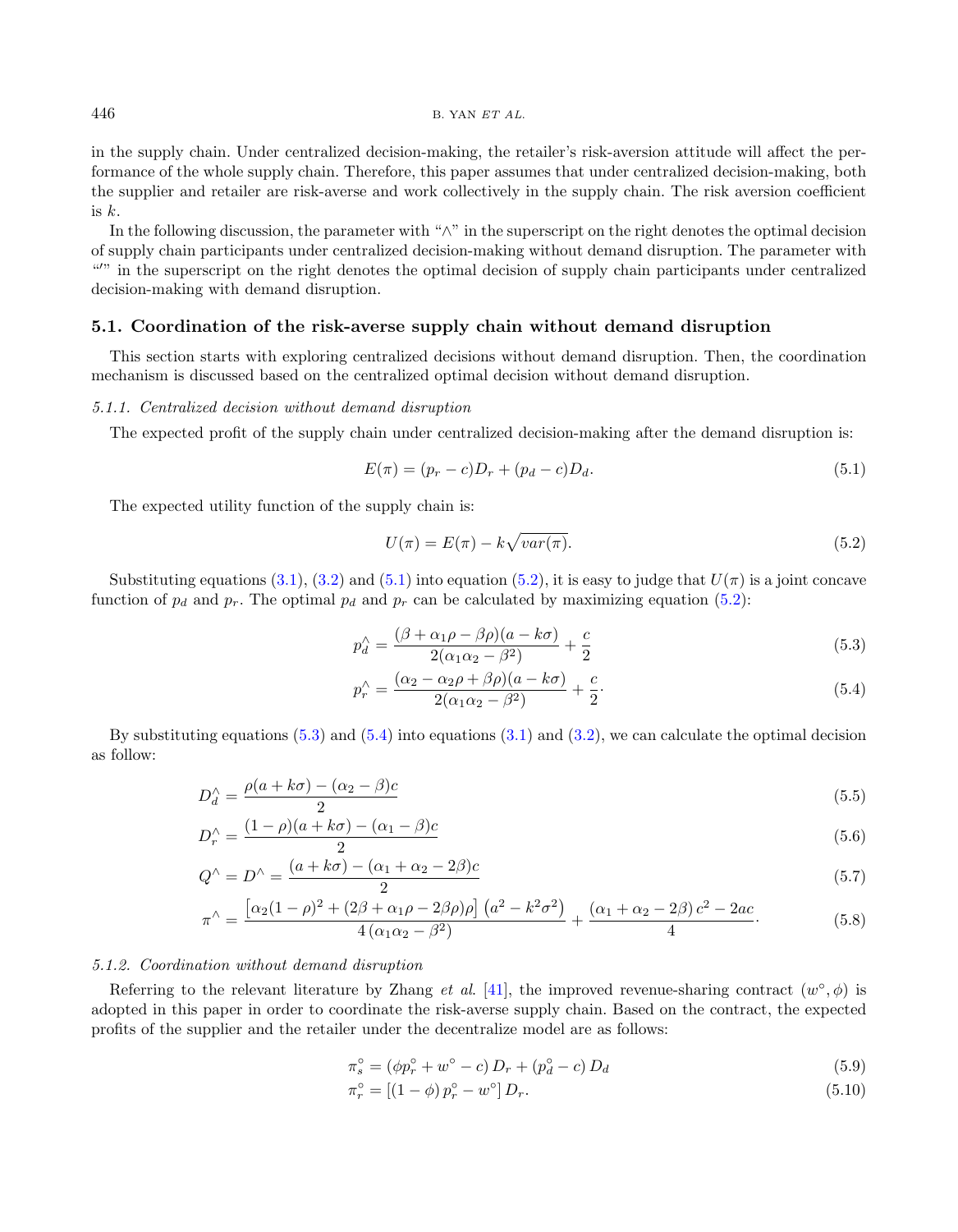When the retailer set the retail price, the variance of its expected return is considered. Thus, the utility function of the retailer is:

$$
U_r(\pi_r) = [(1 - \phi) p_r^{\circ} - w^{\circ}] D_r - k_r \sqrt{var(\pi_r)}.
$$
\n(5.11)

By maximizing the utility function of the retailer, the response function of the retail price on the wholesale price and the direct retail price is:

$$
p_r^{* \circ} = \frac{(1 - \phi) \left[ (1 - \rho) a + \beta p_d^{\circ} \right] + \alpha_1 w^{\circ} - (1 - \rho) (1 - \phi) k_r \sigma}{2\alpha_1 (1 - \phi)}.
$$
\n(5.12)

After adopting the revenue-sharing contract, the pricing strategy of the supply chain under decentralized decision-making is as same as that under centralized decision-making. Thus, the conditions  $p_r^{\circ} = p_r^{\wedge}$  and  $p_d^{\circ} = p_d^{\wedge}$ should be satisfied. Meanwhile, the revenue distribution coefficient  $\phi$  is determined by  $\pi_s^* \geq \pi_s^*$  and  $\pi_r^{*0} \geq \pi_r^*$ . Then, the wholesale price under the contract can be calculated as follows:

$$
w^{*0} = (1 - \phi^*) \left\{ \frac{\frac{\beta(\beta + \alpha_1 \rho - \beta \rho)(a + \Delta a)}{2\alpha_1(\alpha_1 \alpha_2 - \beta^2)} + \frac{(1 - \rho)k_r \sigma}{\alpha_1} - \frac{[(1 - \rho)(2\alpha_1 \alpha_2 - \beta^2) + \alpha_1 \beta \rho]k \sigma}{2\alpha_1(\alpha_1 \alpha_2 - \beta^2)}}{2\alpha_1(\alpha_1 \alpha_2 - \beta^2)} \right\}.
$$
(5.13)

## 5.2. Coordination of the risk-averse supply chain with demand disruption

In this section, this work begins with exploring centralized decisions with demand disruption. Then, the coordination mechanism is discussed based on the centralized optimal decision with demand disruption.

#### 5.2.1. Centralized decision with demand disruption

Under demand disruption, the demand of the traditional retail channel, the direct retail channel and the total demand are presented in equations [\(4.16\)](#page-7-1)–[\(4.18\)](#page-7-5).

Under centralized decision-making after demand disruption, the expected profit of the supply chain is:

$$
E(\overline{\pi}) = (\overline{p}_r - c)\overline{D}_r + (\overline{p}_d - c)\overline{D}_d - u_1(\overline{D} - Q^\wedge)^+ - u_2(Q^\wedge - \overline{D})^+.
$$
\n(5.14)

Similar to Section [4.2,](#page-7-6) we need to discuss  $\triangle a$ .

**Case 3.** When the condition  $\Delta a > 0$  is satisfied, the expected profit of the supply chain is:

<span id="page-14-1"></span>
$$
E(\overline{\pi}) = (\overline{p}_r - c)\overline{D}_r + (\overline{p}_d - c)\overline{D}_d - u_1(\overline{D} - Q^\wedge). \tag{5.15}
$$

The variance of the expected profit of the supply chain is:

$$
var(\pi) = \frac{(2c - 2\overline{p}_r + u_1 - 2\rho \overline{p}_d + 2\rho \overline{p}_r)^2 \sigma^2}{4}.
$$
\n
$$
(5.16)
$$

The expected utility function of the supply chain is:

<span id="page-14-0"></span>
$$
U(\overline{\pi}) = E(\overline{\pi}) - k\sqrt{var(\overline{\pi})}
$$
  
s.t.  $\overline{D} \ge Q$ . (5.17)

 $U(\overline{\pi})$  is the joint concave function of  $\overline{p_d}$  and  $\overline{p_r}$ . The constraint condition  $\overline{D} \geq Q^{\wedge}$  is linear. Thus, equation [\(5.17\)](#page-14-0) has the unique optimal solution. After applying the Lagrange multiplier  $\lambda \geq 0$  to equation (5.17), the result is calculated as follows:

$$
\begin{cases}\n\alpha_2 \overline{p_d} - \rho(a + \Delta a) - \beta \overline{p_r} + \lambda(\alpha_2 - \beta) - \alpha_2(c - \overline{p_d}) + \beta(c - \overline{p_r}) - u_1(\alpha_2 - \beta) + \rho k \sigma = 0 \\
\alpha_1 \overline{p_r} - \beta \overline{p_d} + (\lambda - u_1)(\alpha_1 - \beta) - \alpha_1(c - \overline{p_r}) + \beta(c - \overline{p_d}) - (a + \Delta a - k\sigma)(1 - \rho) = 0 \\
\lambda (\overline{D} - Q^{\wedge}) = 0 \\
\overline{D} \geq Q^{\wedge}\n\end{cases} (5.18)
$$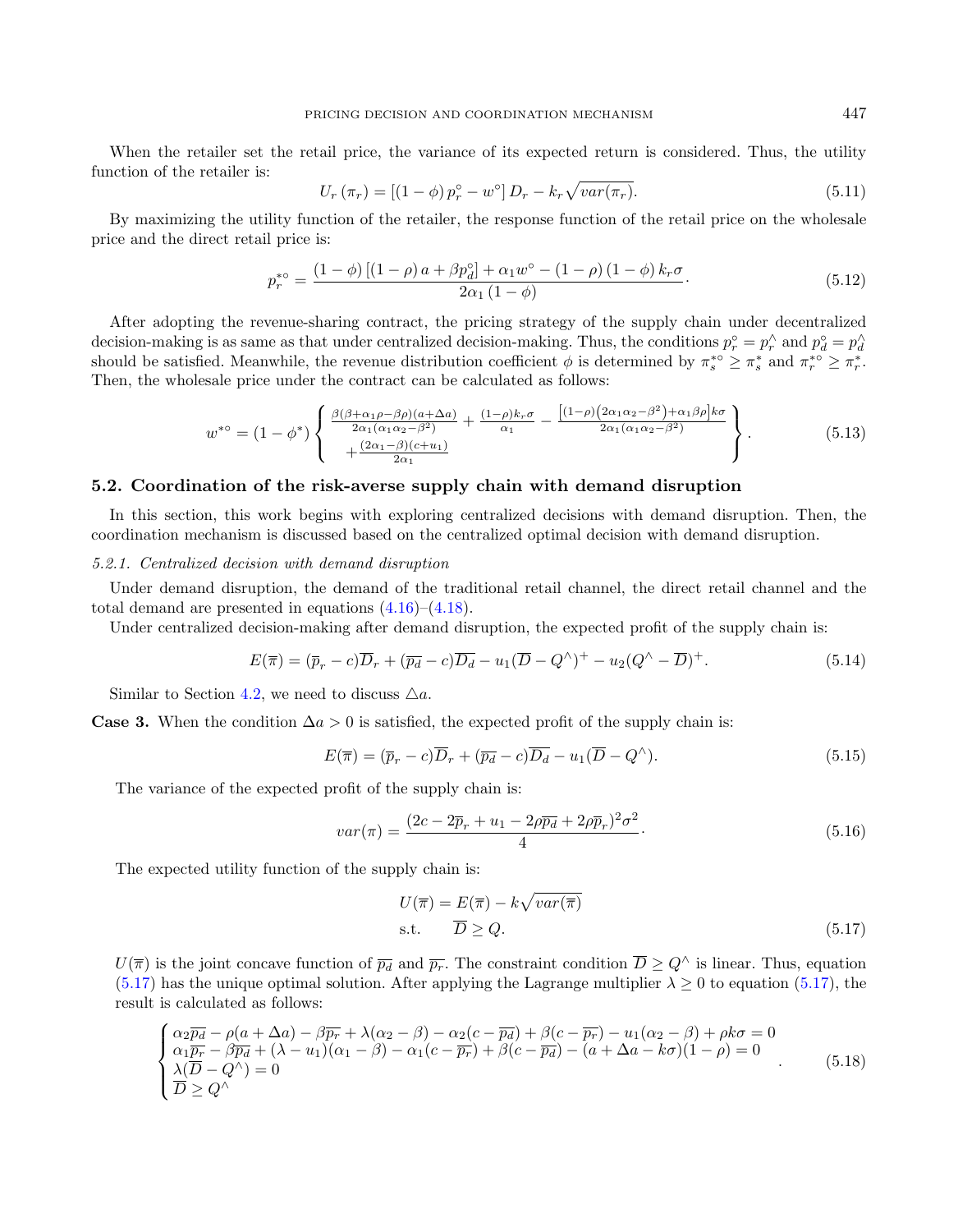**Case 4.** When the condition  $\Delta a < 0$  is satisfied, the expected profit of the supply chain is:

<span id="page-15-1"></span>
$$
E(\overline{\pi}) = (\overline{p}_r - c)\overline{D_r} + (\overline{p}_d - c)\overline{D}_d - u_2(Q^\wedge - \overline{D}).
$$
\n(5.19)

The variance of the expected profit of the supply chain is:

$$
var(\overline{\pi}) = \frac{(-2c + 2\overline{p_r} - u_2 + 2\rho \overline{p_d} - 2\rho \overline{p_r})\sigma^2}{4}.
$$
\n(5.20)

The expected utility of the supply chain is:

<span id="page-15-0"></span>
$$
U(\overline{\pi}) = E(\overline{\pi}) - k\sqrt{var(\overline{\pi})}
$$
  
s.t. 
$$
\overline{D} \leq Q^{\wedge}.
$$
 (5.21)

Similar to case 3, equation  $(5.21)$  is solved as follows:

$$
\begin{cases}\n\alpha_2 \overline{p_d} - \rho(a + \Delta a) - \beta \overline{p_r} - \lambda(\alpha_2 - \beta) - \alpha_2(c - \overline{p_d}) + \beta(c - \overline{p_r}) + u_2(\alpha_2 - \beta) + \rho k \sigma = 0 \\
\alpha_1 \overline{p_r} - \beta \overline{p_d} + (u_2 - \lambda)(\alpha_1 - \beta) - \alpha_1(c - \overline{p_r}) + \beta(c - \overline{p_d}) - (a + \Delta a - k\sigma)(1 - \rho) = 0 \\
\lambda(Q^{\wedge} - \overline{D}) = 0 \\
\overline{D} \leq Q^{\wedge}\n\end{cases} (5.22)
$$

The potential scale of market demand affects supply chain decisions more than risk aversion, which means  $a + \Delta a - k\sigma > 0.$ 

By solving equations [\(5.18\)](#page-14-1) and [\(5.22\)](#page-15-1), the optimal decision under centralized decision-making with demand disruption is calculated as follows:

$$
\overline{p_d'} = \begin{cases}\n\frac{(\beta + \alpha_1 \rho - \beta \rho)(a + \Delta a - k\sigma)}{2(\alpha_1 \alpha_2 - \beta^2)} + \frac{c + u_1}{2(\alpha_1 + \alpha_2 - 2\beta)} & \text{if } \Delta a \geq (\alpha_1 + \alpha_2 - 2\beta)u_2 < \Delta a < (\alpha_1 + \alpha_2 - 2\beta)u_1, \\
\frac{(\beta + \alpha_1 \rho - \beta \rho)(a + \Delta a - k\sigma)}{2(\alpha_1 \alpha_2 - \beta^2)} + \frac{c + u_2}{2(\alpha_1 + \alpha_2 - 2\beta)} & \text{if } \Delta a \leq -(\alpha_1 + \alpha_2 - 2\beta)u_2, \\
\frac{(\alpha_2 - \alpha_2 \rho + \beta \rho)(a + \Delta a - k\sigma)}{2(\alpha_1 \alpha_2 - \beta^2)} + \frac{c + u_1}{2} & \text{if } \Delta a \geq (\alpha_1 + \alpha_2 - 2\beta)u_2, \\
\frac{(\alpha_2 - \alpha_2 \rho + \beta \rho)(a + \Delta a - k\sigma)}{2(\alpha_1 \alpha_2 - \beta^2)} + \frac{c + u_1}{2} & \text{if } \Delta a \geq (\alpha_1 + \alpha_2 - 2\beta)u_1, \\
\frac{(\alpha_2 - \alpha_2 \rho + \beta \rho)(a + \Delta a - k\sigma)}{2(\alpha_1 \alpha_2 - \beta^2)} + \frac{c - u_2}{2} & \text{if } \Delta a \leq -(\alpha_1 + \alpha_2 - 2\beta)u_2, \\
\frac{(\alpha_2 - \alpha_2 \rho + \beta \rho)(a + \Delta a - k\sigma)}{2(\alpha_1 \alpha_2 - \beta^2)} + \frac{c - u_2}{2} & \text{if } \Delta a \leq -(\alpha_1 + \alpha_2 - 2\beta)u_2, \\
\frac{\rho(a + \Delta a + k\sigma) - (\alpha_2 - \beta)(c + u_1)}{2} & \text{if } \Delta a \geq (\alpha_1 + \alpha_2 - 2\beta)u_2, \\
\frac{\rho(a + \Delta a + k\sigma) - (\alpha_2 - \beta)(c + u_1)}{2} & \text{if } \Delta a \leq -(\alpha_1 + \alpha_2 - 2\beta)u_2, \\
\frac{\rho(a + \Delta a + k\sigma) - (\alpha_2 - \beta)(c - u_
$$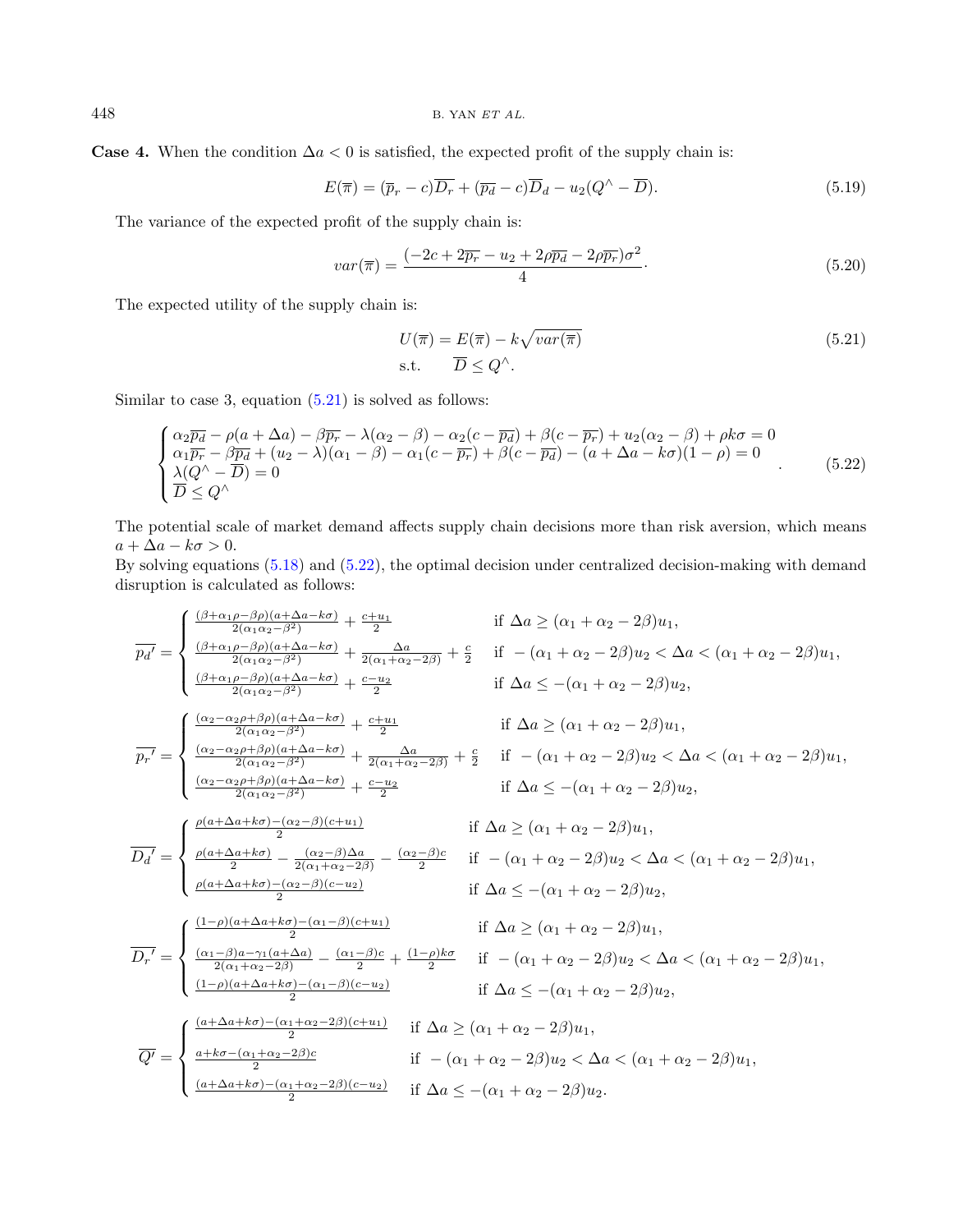The optimal expected profit for a centralized decision-making supply chain is:

$$
\overline{\pi'} = \begin{cases}\n\frac{[(\alpha_1 + \alpha_2 - 2\beta)\rho^2 + (\alpha_2 - 2\alpha_2\rho + 2\beta\rho)\rho][(a + \Delta a)^2 - k^2\sigma^2]}{4(\alpha_1\alpha_2 - \beta^2)} + \frac{(\alpha_1 + \alpha_2 - 2\beta)(c^2 + u_1^2)}{4} \\
-\frac{(a + \Delta a)c + (\Delta a - k\sigma)u_1}{2} & \text{if } \Delta a \ge (\alpha_1 + \alpha_2 - 2\beta)u_1, \\
\frac{[\alpha_2(1-\rho)^2 + (2\beta + \alpha_1\rho - 2\beta\rho)\rho][(a + \Delta a)^2 - k^2\sigma^2]}{4(\alpha_1\alpha_2 - \beta^2)} + \frac{(2k\sigma - \Delta a)\Delta a}{4(\alpha_1 + \alpha_2 - 2\beta)} \\
\frac{[\alpha_1 + \alpha_2 - 2\beta)c^2 - 2(a + \Delta a)c}{4} & \text{if } -(\alpha_1 + \alpha_2 - 2\beta)u_2 \\
\frac{[(\alpha_1 + \alpha_2 - 2\beta)\rho^2 + (\alpha_2 - 2\alpha_2\rho + 2\beta\rho)\rho][(a + \Delta a)^2 - k^2\sigma^2]}{4(\alpha_1\alpha_2 - \beta^2)} + \frac{(\alpha_1 + \alpha_2 - 2\beta)(c^2 + u_2^2)}{4} \\
-\frac{(a + \Delta a)c - (\Delta a - k\sigma)u_2}{2} & \text{if } \Delta a \le -(\alpha_1 + \alpha_2 - 2\beta)u_2.\n\end{cases}
$$

# Managerial insights

Under centralized decision-making with demand disruption, we find that:

- (1) When the demand disruption satisfies the condition  $\Delta a \geq (\alpha_1 + \alpha_2 2\beta)u_1$ , the supply chain should pay more attention to the risk of product shortage.
- (2) When the demand disruption satisfies the condition  $\Delta a \leq -(\alpha_1 + \alpha_2 2\beta)u_2$ , the supply chain should pay more attention to the risk of product surplus.
- (3) When the demand disruption satisfies the condition  $-(\alpha_1 + \alpha_2 2\beta)u_2 < \Delta a < (\alpha_1 + \alpha_2 2\beta)u_1$ , the profit of supply chain is not affected by shortage cost and handling cost, which indicates the supply chain performance is not affected by shortage or overcapacity.

#### 5.2.2. Coordination with demand disruption

Referring to the relevant literature by Zhang *et al.* [\[41\]](#page-23-1), the improved revenue-sharing contract  $(w^{\circ}, \phi)$  is adopted in this paper in order to coordinate the risk-averse supply chain. Among them,  $w^{\circ}$  represents the wholesale price determined after coordination. φ represents the proportion of the retailer's sales revenue shared with the supplier to obtain the wholesale price  $w^{\circ}$ . When the demand is disrupted, the expected revenue function under the coordination of the supplier and the retailer is:

$$
\overline{\pi_s^{\circ}} = (\phi p_r^{\circ} + w^{\circ} - c) \overline{D_r} + (p_d^{\circ} - c) \overline{D_d} - u_1 (\overline{D} - Q^*)^+ - u_2 (Q^* - \overline{D})^+ \tag{5.23}
$$

$$
\overline{\pi_r^\circ} = \left[ (1 - \phi) \, p_r^\circ - w^\circ \right] \overline{D_r}.\tag{5.24}
$$

The expected utility function of the retailer is:

$$
U\left(\overline{\pi_r}\right) = \left[\left(1-\phi\right)p_r^{\circ} - w^{\circ}\right]\overline{D}_r - k_r\sqrt{var\left(\overline{\pi_r}\right)}.
$$
\n(5.25)

To maximize the expected utility function of the retailer, the optimal pricing of the traditional retail channel can be calculated as follow:

$$
\overline{p_r^{\circ}} = \frac{\left(1 - \phi\right)\left[\left(1 - \rho\right)\left(a + \Delta a\right) + \beta \overline{p_d^{\circ}}\right] + \alpha_1 \overline{w^{\circ}} - \left(1 - \rho\right)\left(1 - \phi\right)k_r \sigma}{2\alpha_1 \left(1 - \phi\right)}.
$$
\n(5.26)

Only when  $\overline{p_r^{\circ}} = \overline{p'_r}$  and  $\overline{p_d^{\circ}} = \overline{p'_d}$  are satisfied at the same time. The dual-channel supply chain under decentralized decision-making can achieve coordination. After adopting the improved revenue-sharing contract, the optimal revenue distribution coefficient  $\phi$  is determined by the following conditions:

$$
\overline{\pi_s^{\circ}} \ge \overline{\pi_s^{\#}} \quad \text{and} \quad \overline{\pi_r^{\circ}} \ge \overline{\pi_r^{\#}}.
$$
\n
$$
(5.27)
$$

<span id="page-16-0"></span>Then, the relationship between the wholesale price and the profit distribution coefficient in the coordination contract is determined, as shown in Theorem [5.1.](#page-16-0)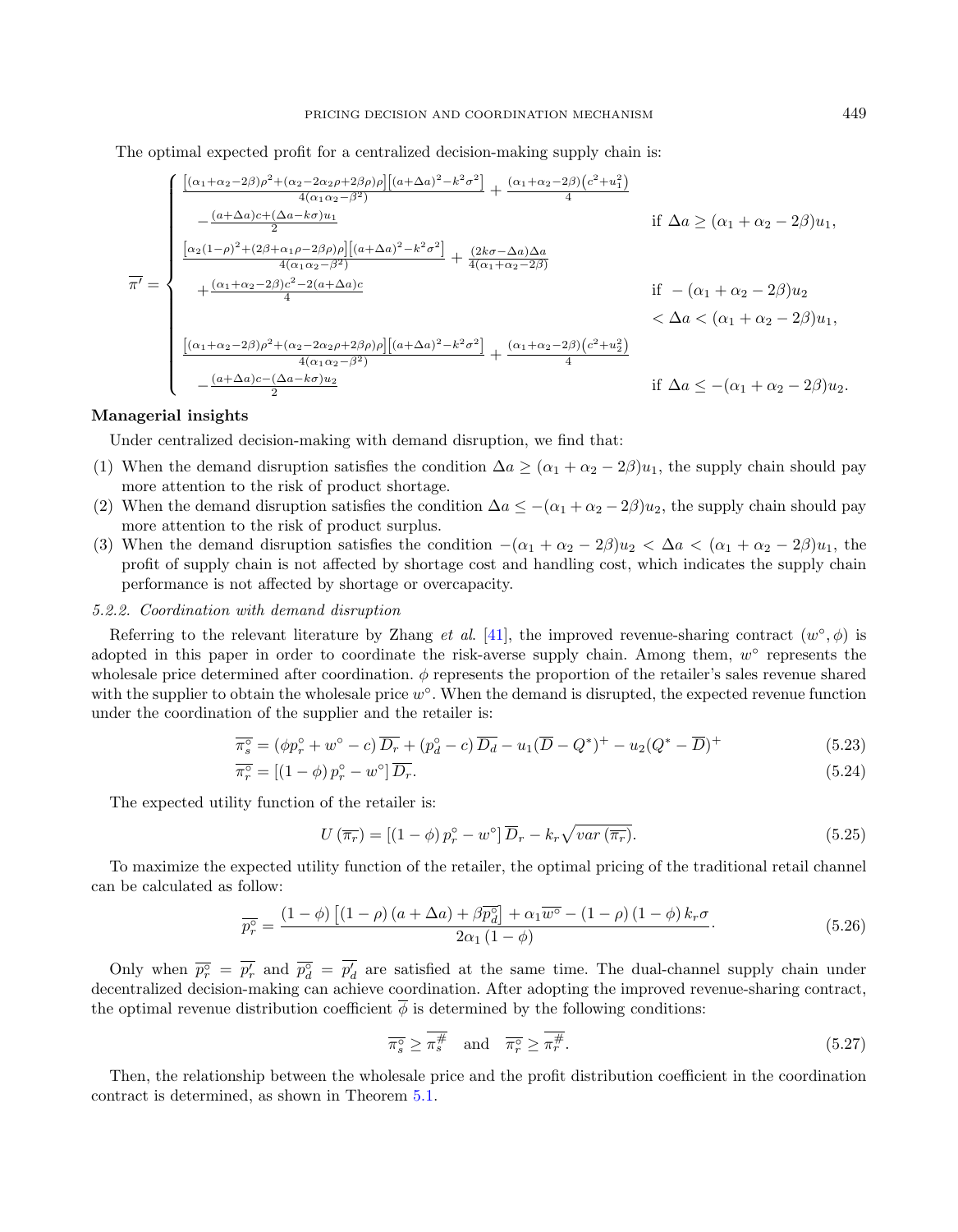**Theorem 5.1.** After demand disruption, the improved revenue-sharing contract  $(\overline{w}^{\circ}, \overline{\phi})$  is used to coordinate the dual-channel supply chain dominated by a risk-averse retailer as follows:

$$
\overline{w}^{\circ} = \begin{cases}\n(1-\overline{\phi})\left\{\n\frac{\beta(\beta+\alpha_{1}\rho-\beta\rho)(a+\Delta a)}{2\alpha_{1}(\alpha_{1}\alpha_{2}-\beta^{2})} + \frac{(1-\rho)k_{r}\sigma}{\alpha_{1}} - \frac{[(1-\rho)(2\alpha_{1}\alpha_{2}-\beta^{2})+\alpha_{1}\beta\rho]k\sigma}{2\alpha_{1}(\alpha_{1}\alpha_{2}-\beta^{2})}\n\right\} & \text{if } \Delta a > \psi u_{1}, \\
+\frac{(2\alpha_{1}-\beta)(c+u_{1})}{2\alpha_{1}} & \text{if } \Delta a > \psi u_{1},\n\end{cases}
$$
\n
$$
\overline{w}^{\circ} = \begin{cases}\n(1-\overline{\phi})\left\{\n\frac{\beta(\beta+\alpha_{1}\rho-\beta\rho)(a+\Delta a)}{2\alpha_{1}(\alpha_{1}\alpha_{2}-\beta^{2})} + \frac{(2\alpha_{1}-\beta)\Delta a}{2\alpha_{1}(\alpha_{1}+\alpha_{2}-2\beta)} + \frac{(1-\rho)k_{r}\sigma}{\alpha_{1}}\n\right\} & \text{if } -\psi u_{2} \leq \Delta a \leq \psi u_{1}, \\
-\frac{[(1-\rho)(2\alpha_{1}\alpha_{2}-\beta^{2})+\alpha_{1}\beta\rho]k\sigma}{2\alpha_{1}(\alpha_{1}\alpha_{2}-\beta^{2})} + \frac{(2\alpha_{1}-\beta)c}{2\alpha_{1}}\n\end{cases}
$$
\n
$$
(1-\overline{\phi})\left\{\n\frac{\beta(\beta+\alpha_{1}\rho-\beta\rho)(a+\Delta a)}{2\alpha_{1}(\alpha_{1}\alpha_{2}-\beta^{2})} + \frac{(1-\rho)k_{r}\sigma}{\alpha_{1}} - \frac{[(1-\rho)(2\alpha_{1}\alpha_{2}-\beta^{2})+\alpha_{1}\beta\rho]k\sigma}{2\alpha_{1}(\alpha_{1}\alpha_{2}-\beta^{2})}\n\right\} & \text{if } \Delta a < -\psi u_{2}.\n\end{cases}
$$

Theorem [5.1](#page-16-0) shows that the optimal wholesale price under the revenue-sharing contract is positively correlated with the risk aversion coefficient  $k_r$ , while the optimal wholesale price is negatively correlated with the risk aversion coefficient k. In addition, the optimal wholesale price varies with the range of demand disruption.

<span id="page-17-1"></span>Theorem 5.2. When the risk-averse dual-channel supply chain implements the improved revenue-sharing contract for coordination, the relationship between the wholesale prices without and with demand disruption is as follows:

$$
\overline{w}^{\circ} = \begin{cases} w^{*\circ} + \frac{(2\alpha_1 - \beta)u_1}{2\alpha_1} & \text{if } \Delta a \ge \psi u_1, \\ w^{*\circ} + \frac{(2\alpha_1 - \beta)\Delta a}{2\alpha_1(\alpha_1 + \alpha_2 - 2\beta)} & \text{if } -\psi u_2 < \Delta a < \psi u_1, \\ w^{*\circ} - \frac{(2\alpha_1 - \beta)u_2}{2\alpha_1} & \text{if } \Delta a \le -\psi u_2. \end{cases}
$$

Theorem [5.2](#page-17-1) shows that the wholesale price under demand disruption is independent of the risk aversion coefficient k and  $k_r$ . In addition, when the demand disruption is within the robust interval  $(\psi u_2, \psi u_1)$ , the optimal wholesale price after demand disruption is based on the optimal wholesale price before demand disruption plus a linear function of demand disruption  $\Delta a$ . When the scale of demand disruption exceeds the robust interval  $(\psi u_2, \psi u_1)$ , the optimal wholesale price after demand disruption is based on the optimal wholesale price before demand disruption plus a linear function of the shortage cost factor  $u_1$  or the handling cost factor  $u_2$ .

## 6. Numerical analysis

<span id="page-17-0"></span>We have referred to the related literature  $(e.g.,\,$  see  $[34, 38])$  $[34, 38])$  $[34, 38])$  $[34, 38])$  to implement the simulation. The relevant parameters are set as  $a \sim N(100, 20^2)$ ,  $\alpha_1 = 3$ ,  $\alpha_2 = 5$ ,  $\beta = 1$ ,  $\rho = 0.4$ ,  $c = 4$ ,  $u_1 = u_2 = 2$  and  $k_r > 0$  to conduct the numerical analysis.

In a dual-channel supply chain dominated by the risk-averse retailer the simulation data is substituted into the robust interval  $(-\psi u_2, \psi u_1)$  of demand disruption to calculate the robust interval  $(-40/3, 40/3)$ .

(1) Impact of  $\Delta a$  and  $k_r$  on pricing decisions and demand decisions.

After substituting the simulation data into Proposition [4.5,](#page-10-1) the demand disruption is set as  $\Delta a =$  $-25, -10, 0, 10, 25$  $-25, -10, 0, 10, 25$  $-25, -10, 0, 10, 25$ . Figure 2 exhibits the effects of  $\Delta a$  and  $k_r$  on the direct retail price  $p_d$ , the traditional retail price  $p_r$ , the demand of the direct retail channel  $D_d$ , and the demand of the traditional retail channel  $D_r$ .

Figure [2](#page-18-0) shows that the direct retail price is independent of the risk aversion coefficient of the retailer  $k_r$ . However, the traditional retail price and the optimal demand of direct channel are negatively correlated with the risk aversion coefficient of the retailer  $k_r$ . While the optimal demand of the traditional retail channel is positively correlated with the risk aversion coefficient of the retailer  $k_r$ . In addition, Figure [2](#page-18-0) also shows that the lines generated by the decision variables with demand disruption are parallel to the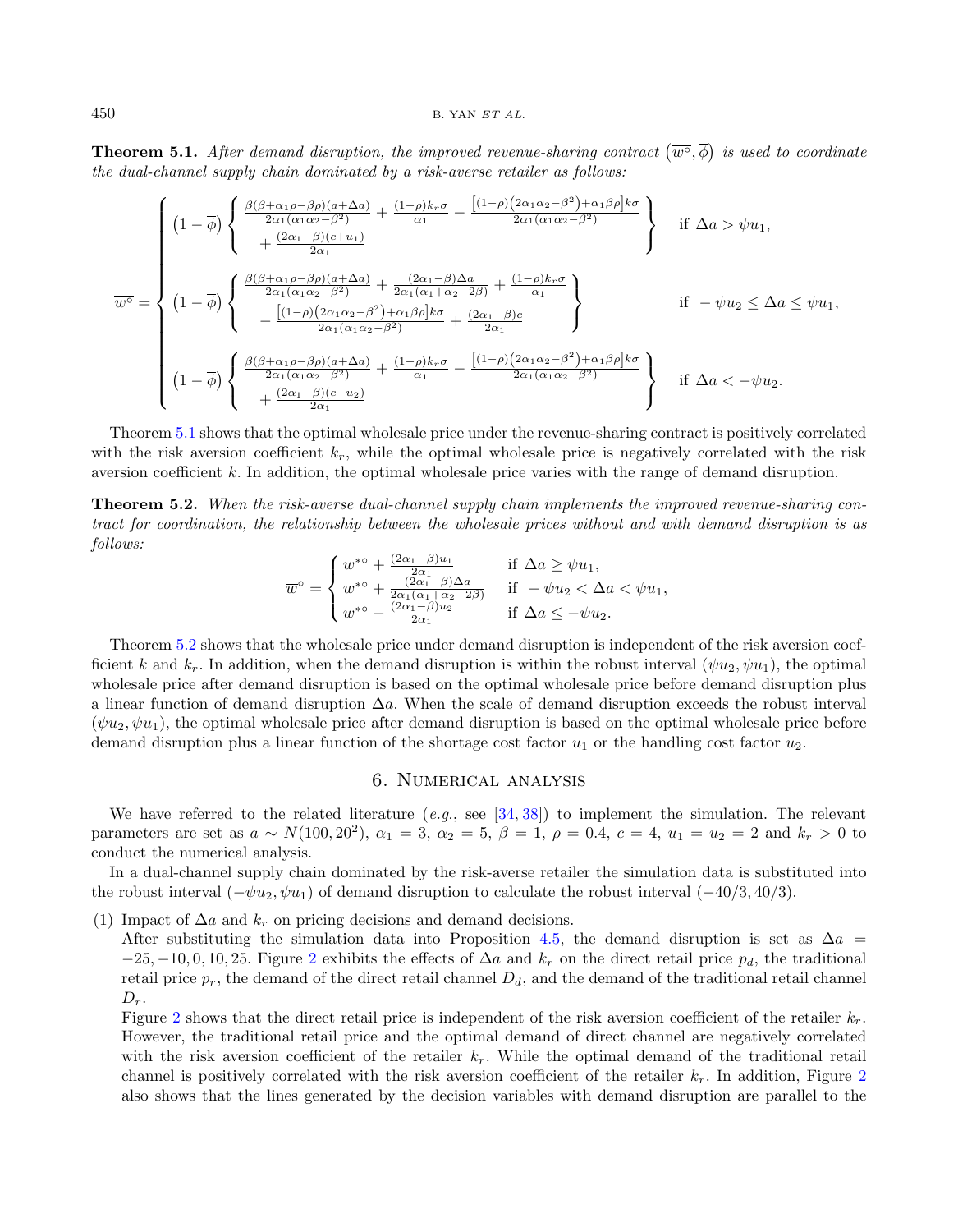<span id="page-18-0"></span>

FIGURE 2. Impact of  $\Delta a$  and  $k_r$  on pricing decisions and demand decisions.

<span id="page-18-1"></span>

FIGURE 3. Impact of  $\Delta a$  and  $k_r$  on the optimal production under decentralized decision-making.

lines generated by the decision variables without demand disruption. Which shows the optimal decision of supply chain under demand disruption is calculated by adding a linear function of demand disruption  $\Delta a$ to the optimal decision variable before demand disruption

(2) Impact of  $\Delta a$  and  $k_r$  on the optimal production under decentralized decision-making.

By substituting simulation data into Propositions [4.2](#page-6-5) and [4.5,](#page-10-1) the optimal total production is affected by demand disruption  $\Delta a$  and risk aversion coefficient  $k_r$  (in Fig. [3\)](#page-18-1). The risk aversion coefficient is set as  $k_r = 2, 5, 8, 10.$ 

Figure [3](#page-18-1) verifies the robustness of the optimal production under decentralized decision-making with demand disruptions. When the demand disruption is within the robust interval  $(-40/3, 40/3)$ , the optimal production with the demand disruption is the same as the optimal production without demand disruption. When the demand disruption exceeds the robust interval  $(-40/3, 40/3)$ , the optimal production of the supply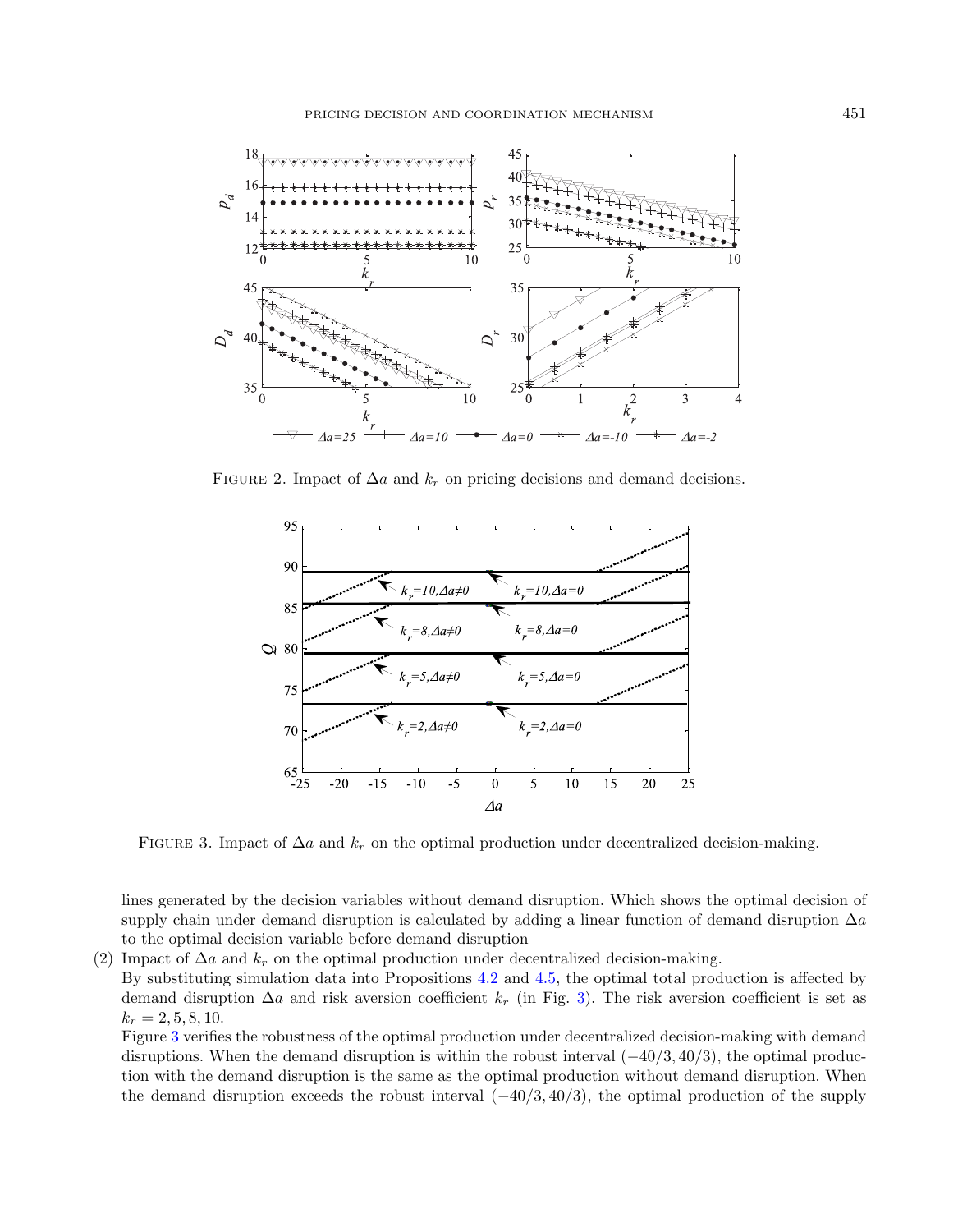<span id="page-19-0"></span>

<span id="page-19-1"></span>FIGURE 4. Impact of  $\Delta a$  and  $k_r$  on the profit of the supplier.



FIGURE 5. Impact of  $\Delta a$  and  $k_r$  on the profit of the retailer.

chain changes in the same direction as the market demand. In addition, Figure [3](#page-18-1) also shows that the optimal production of the supply chain is proportional to the retailer's risk aversion coefficient  $k_r$ .

- (3) Impact of  $\Delta a$  and  $k_r$  on the profit of the supplier and the retailer.
	- The impacts of  $\Delta a$  and  $k_r$  on the profit of the supplier and the retailer are shown in Figures [4](#page-19-0) and [5.](#page-19-1) The left  $(\pi_{s0}, \pi_{r0})$  of the two graphs is the profit without demand disruption, and the right  $(\pi_s, \pi_r)$  of the two graphs is the profit with demand disruption.

Figures [4](#page-19-0) and [5](#page-19-1) show that the profit of the supplier is directly proportion to the risk aversion coefficient of the retailer  $k_r$ . While the profit of the retailer is inversely proportional to the risk aversion coefficient of the retailer  $k_r$ .

When the condition  $\Delta a \geq 40/3$  is satisfied, the supplier's profit with demand disruption is larger than that without demand disruption. When the condition  $\Delta a < 40/3$  is satisfied, the supplier's profit with demand disruption is smaller than that without demand disruption. The supplier's profit with demand disruption is the smallest in the robust interval  $(-40/3, 40/3)$ . When the condition  $\Delta a > -40/3$  is satisfied. the retailer's profit with demand disruption is larger than that without demand disruption. When the condition  $\Delta a \leq -40/3$  is satisfied, the retailer's profit under demand disruption is smaller than that without demand disruption. The retailer's profit under demand disruption reaches the maximum in the robust interval  $(-40/3, 40/3)$ .

(4) Impact of  $\Delta a$  and  $k_r$  on the value of two participants' recognizing demand disruption.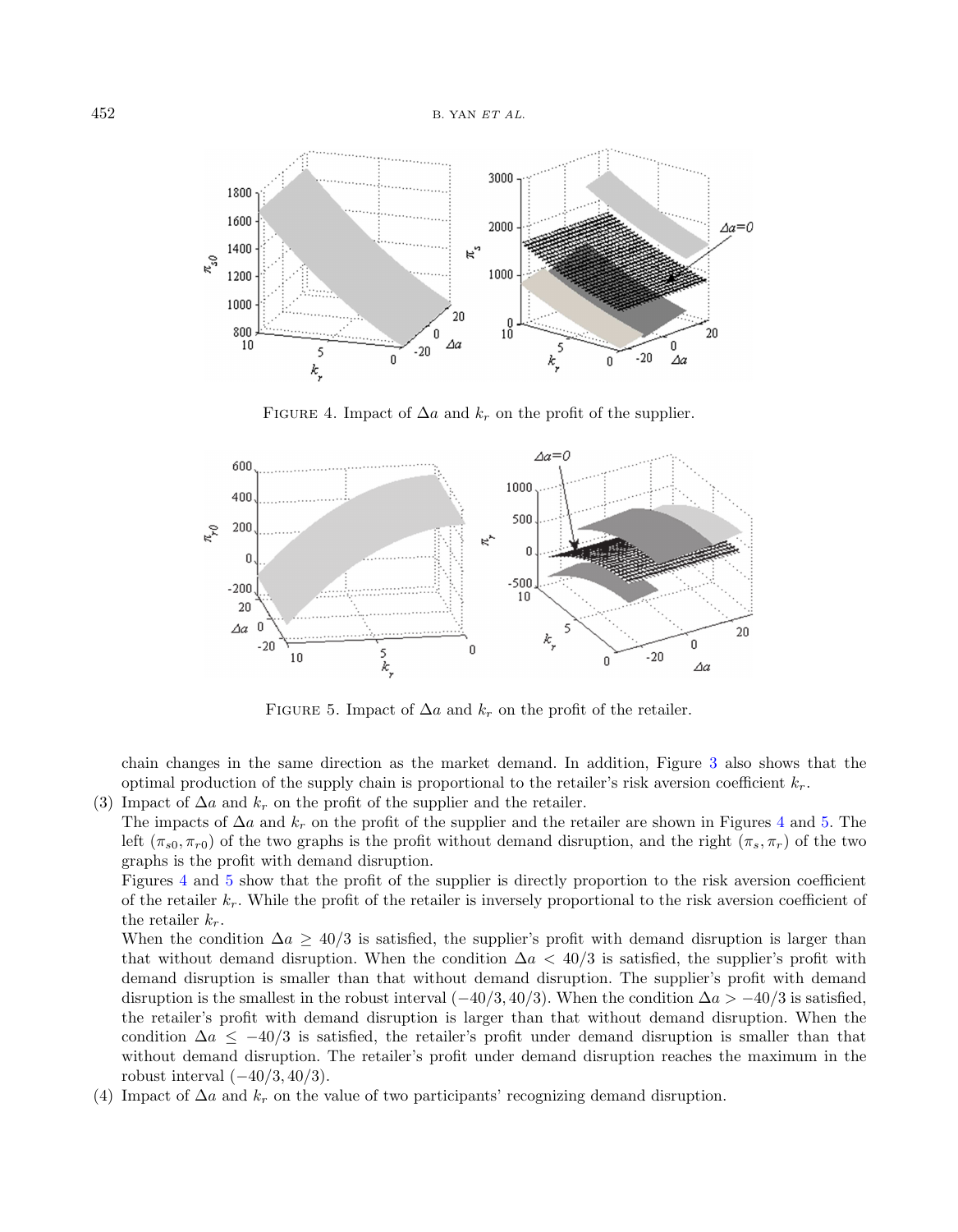<span id="page-20-2"></span><span id="page-20-1"></span>

FIGURE 6. Impact of  $\Delta a$  and  $k_r$  on the value of two participants' recognizing demand disruption.

Table 5. The parameter combination of decentralized decision-making supply chain under different demand disruption scale.

| $\Delta a$ | $11^{\circ}$                       |
|------------|------------------------------------|
| 25         | $(1 - \phi)(4k_r - 4.4k + 9.8)$    |
| 10         | $(1 - \phi) (4k_r - 4.4k + 9.2)$   |
| 0          | $(1 - \phi)$ $(4k_r - 4.4k + 7.6)$ |
| $-10$      | $(1 - \phi)$ $(4k_r - 4.4k + 6)$   |
| $-25$      | $(1 - \phi)$ $(4k_r - 4.4k + 5.4)$ |

Figure [6](#page-20-1) depicts the impact of  $\Delta a$  and  $k_r$  on the value of two participants' recognizing demand disruption. Figure [6](#page-20-1) shows that the larger the magnitude of the demand disruption, the larger the value of suppliers' recognizing demand disruption. When the condition  $\Delta a \geq -40/3$  is satisfied, the larger k<sub>r</sub>, the larger the value of retailers' recognizing demand disruption. When the condition  $\Delta a < -40/3$  is satisfied, the smaller  $k_r$ , the larger the value of retailers' recognizing demand disruption.

(5) Coordination of the risk-averse supply chain with demand disruption.

We set  $\Delta a = -25, -10, 0, 10, 25$  and calculate the parameters of the revenue-sharing contract under decentralized decision-making, as shown in Table [5.](#page-20-2)

Table [5](#page-20-2) shows that when the improved revenue-sharing contract is adopted under decentralized decisionmaking, the contract parameters are inversely proportional to the risk aversion coefficient of the supply chain system k and directly proportional to the risk aversion coefficient of the retailer  $k_r$ . Different revenue distribution coefficients  $\phi$  and risk aversion coefficients will determine different wholesale prices. Finally, the revenue-sharing contract makes the supply chain under decentralized decision-making consistent with the optimal pricing and demand of the supply chain under centralized decision-making before and after the demand disruption.

# 7. Conclusions and discussion

<span id="page-20-0"></span>This paper analyzes the optimal pricing and demand decision of a dual-channel supply chain dominated by the risk-averse retailer without and with demand disruption. In addition, this paper also discusses how to use the improved revenue-sharing contract to coordinate supply chain under decentralized decision-making. Several findings are derived and summarized as follow.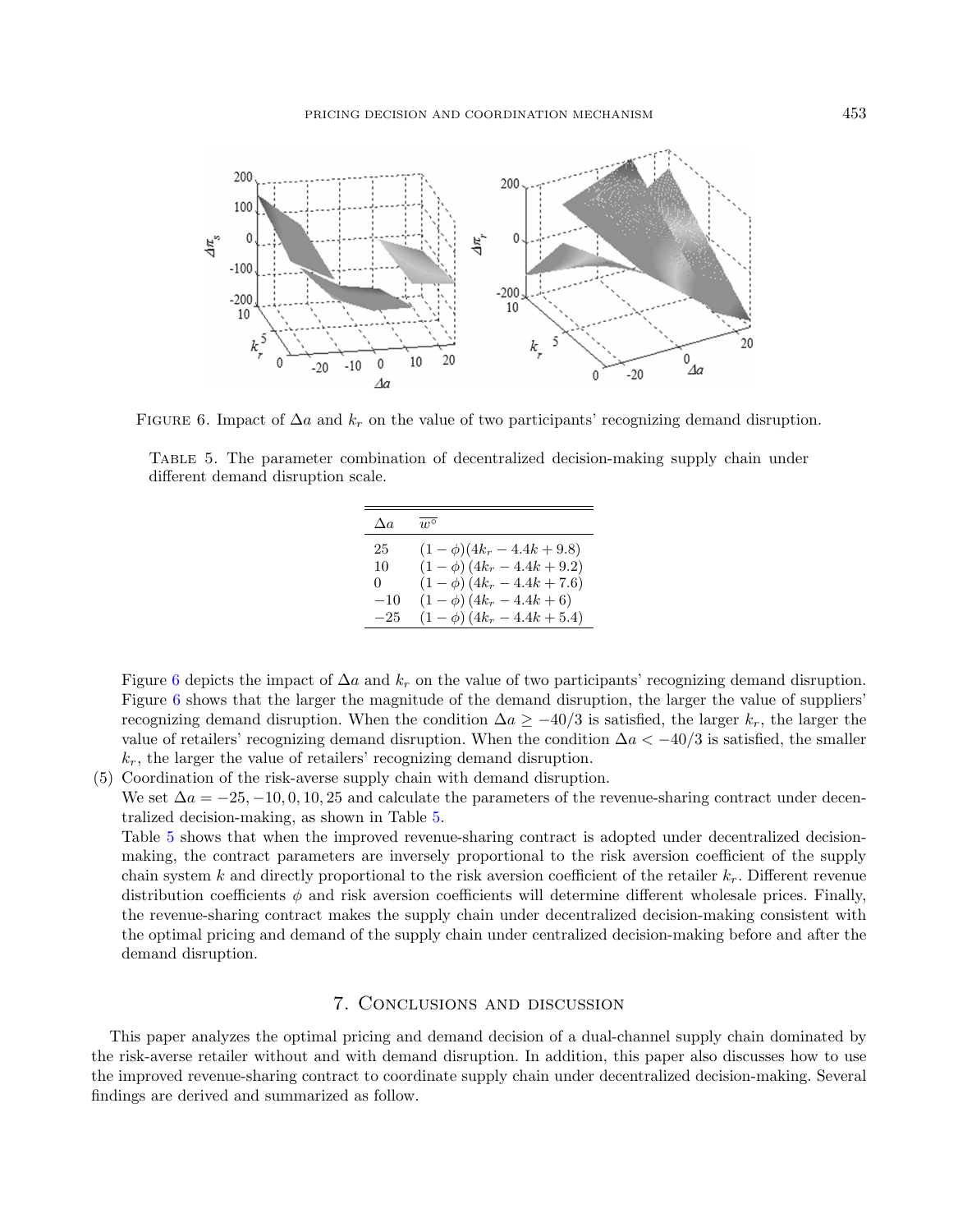First, in the case of demand disruption, the optimal decisions of participants in the dual-channel supply chain are affected by the retailer's risk aversion coefficient  $k_r$ , demand disruption  $\Delta a$ , market share of the direct retail channel  $\rho$ , shortage cost factor  $u_1$  and handling cost  $u_2$ . Second, when the demand disruption is within the robust interval  $(\psi u_2, \psi u_1)$ , the supply chain under decentralized decision-making does not need to adjust the optimal production plan. Thus, the supply chain only needs to maintain the same optimal production as the supply chain without demand disruption. Third, the value of two participants' recognizing demand disruption varies with the scale of demand disruption and the degree of risk aversion. The value of supply chain management with demand disruption increases with the scale of demand disruption. Fourth, the results show that the improved revenue-sharing contract can coordinate the dual-channel supply chain under decentralized decision-making.

However, there are still some limitations in our paper. First, the linear demand function is used in this paper. This demand function is relatively mature. However, the linear demand function may not be applicable to some products, such as agricultural products which require freshness. Therefore, the future research can consider how to construct a generalized demand function. Second, this paper only considers the dual-channel supply chain consisting of one supplier and one retailer. Thus, the multi-channel and omni-channel supply chains can be considered in future research. Additionally, this paper considers that the retailer is risk-averse, and further research can consider the retailer has more risk preference. The impact of supplier's risk aversion attitude on supply chain performance is also a potential topic worth studying.

# Appendix A.

<span id="page-21-0"></span>*Proof of Proposition [4.7.](#page-10-0)* The coefficients of traditional retail channel changed demands and direct retail channel changed demands affected by demand disruption in interval  $(-\psi u_2, \psi u_1)$  are  $\xi_1$  and  $\xi_2$  respectively. Exceeds the interval  $(-\psi u_2, \psi u_1)$ , let  $\xi_3$  and  $\xi_4$  represent the coefficients of the changed sales the direct retail channel and traditional retail channel affected by demand disruption, respectively. We can calculate the relationship as follow:

$$
\xi_1 = \xi_2 = |\gamma_1| = \left| \frac{\beta - \alpha_2 + \alpha_1 \rho + \alpha_2 \rho - 2\beta \rho}{4(\alpha_1 + \alpha_2 - 2\beta)} \right|, \quad \xi_3 = \frac{1 - \rho}{4}, \quad \xi_4 = \frac{\beta + 2\alpha_1 \rho - \beta \rho}{4\alpha_1}.
$$

- (1) When the condition  $-\psi u_2 < \Delta a < \psi u_1$  is satisfied, we can calculate  $\xi_1 \xi_2 = 0$ . Thus, the stability of the two channels is the same at this time.
- (2) When the condition  $\Delta a \geq \psi u_1$  or  $\Delta a \leq -\psi u_2$  is satisfied, we can calculate

$$
\xi_3 - \xi_4 = \frac{1 - \rho}{4} - \frac{\beta + 2\alpha_1\rho - \beta\rho}{4\alpha_1} = \frac{(\alpha_1 - \beta) - (3\alpha_1 - \beta)\rho}{4\alpha_1}.
$$

If  $\rho_1 < \frac{\alpha_1 - \beta}{3\alpha_1 - \beta}$ , then  $\xi_3 > \xi_4$ . If  $\rho_1 = \frac{\alpha_1 - \beta}{3\alpha_1 - \beta}$ , then  $\xi_3 = \xi_4$ . If  $\rho_1 > \frac{\alpha_1 - \beta}{3\alpha_1 - \beta}$ , then  $\xi_3 < \xi_4$ . Moreover, because the condition  $\frac{(\alpha_1 \alpha_2 - 2\alpha_1 \beta + \beta^2)(a + \Delta a) + (\alpha_1 \alpha_2 - \beta^2)[k_r \sigma + (\alpha_1 - \beta)(c+u_1)]}{(a + \Delta a)(2\alpha_1^2 - 4\alpha_1 \beta + \alpha_1 \alpha_2 + \beta^2) + (\alpha_1 \alpha_2 - \beta^2)k_r \sigma} < \rho < 1$  should be satisfied, we can calculate

$$
\rho_1 - \rho = \frac{\alpha_1 - \beta}{3\alpha_1 - \beta} - \frac{(\alpha_1\alpha_2 - 2\alpha_1\beta + \beta^2)(a + \Delta a) + (\alpha_1\alpha_2 - \beta^2)[k_r\sigma + (\alpha_1 - \beta)(c + u_1)]}{(a + \Delta a)(2\alpha_1^2 - 4\alpha_1\beta + \alpha_1\alpha_2 + \beta^2) + (\alpha_1\alpha_2 - \beta^2)k_r\sigma} \n= \frac{-(\alpha_1 - \beta)(3\alpha_1 - \beta)(\alpha_1\alpha_2 - \beta^2)(c + u_1) - 2\alpha_1^2(\alpha_2 - \alpha_1)(a + \Delta a) - 2\alpha_1(\alpha_1\alpha_2 - \beta^2)k_r\sigma}{(3\alpha_1 - \beta)[(a + \Delta a)(2\alpha_1^2 - 4\alpha_1\beta + \alpha_1\alpha_2 + \beta^2) + (\alpha_1\alpha_2 - \beta^2)k_r\sigma]} < 0.
$$

Thus  $\rho_1 < \rho$ , and  $\xi_3 < \xi_4$ . When demand disruption exceeds intervals  $(-\psi u_2, \psi u_1)$ , the sales stability of the direct retail channel is weaker than that of the traditional retail channel.

 $\Box$ 

Acknowledgements. This work was supported by National Natural Science Foundation of China (71871098), Humanities and Social Sciences Research Planning Fund Project of the Ministry of Education (18YJA630127), and Soft Science Research Project of Guangdong Province (2019A101002119).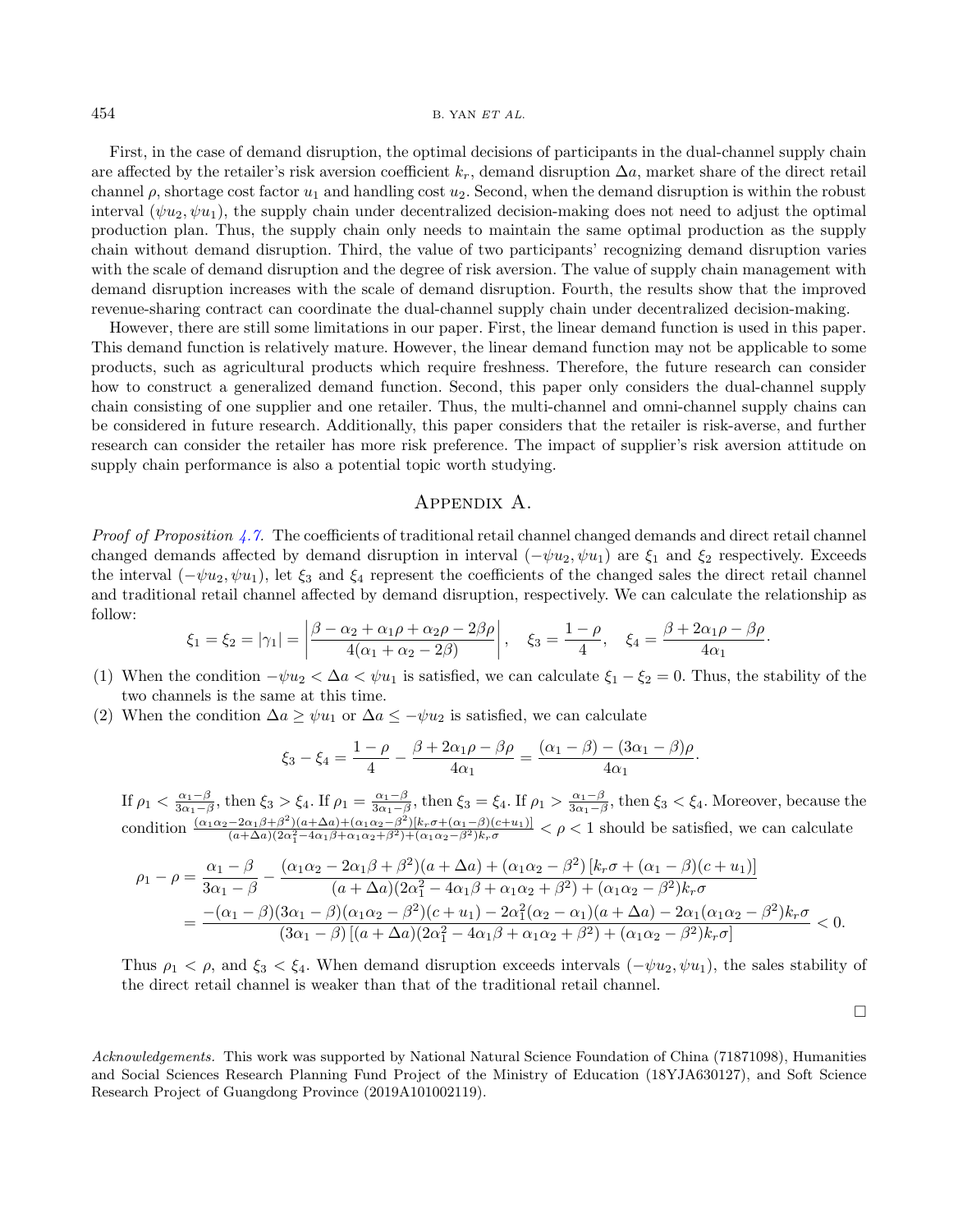#### PRICING DECISION AND COORDINATION MECHANISM 455

## **REFERENCES**

- <span id="page-22-28"></span><span id="page-22-27"></span><span id="page-22-23"></span><span id="page-22-22"></span><span id="page-22-21"></span><span id="page-22-20"></span><span id="page-22-12"></span><span id="page-22-9"></span><span id="page-22-3"></span>[1] E. Ang, D.A. Iancu and R. Swinney, Disruption risk and optimal sourcing in multitier supply networks. Manage. Sci. 63 (2016) 2397–2419.
- <span id="page-22-14"></span>[2] A. Arya, B. Mittendorf and D.E.M. Sappington, The bright side of supplier encroachment. Market. Sci. 26 (2007) 651–659.
- [3] S. Balasubramanian, Mail versus mall: a strategic analysis of competition between direct marketers and conventional retailers. Marketing Sci. 17 (1998) 181–195.
- <span id="page-22-17"></span>[4] G. Behzadi, M.J. O'Sullivan, T.L. Olsen and A. Zhang, Allocation flexibility for agribusiness supply chains under market demand disruption. Int. J. Prod. Res. 56 (2018) 3524–3546.
- <span id="page-22-30"></span>[5] E. Cao, Coordination of dual-channel supply chains under demand disruptions management decisions. Int. J. Prod. Res. 52 (2014) 7114–7131.
- <span id="page-22-4"></span>[6] E. Cao, C. Wan and M. Lai, Coordination of a supply chain with one supplier and multiple competing retailers under simultaneous demand and cost disruptions. Int. J. Prod. Econ. 141 (2013) 425–433.
- <span id="page-22-15"></span>[7] K. Chen and T. Xiao, Demand disruption and coordination of the supply chain with a dominant retailer. Eur. J. Oper. Res. 197 (2009) 225–234.
- <span id="page-22-26"></span><span id="page-22-11"></span>[8] K. Chen, L. Yang and Y. Liu, An analysis of supply chain decisions with asymmetrical retailers: effects of disruptions and static service cost on coordination mechanism. RAIRO:OR 46 (2012) 159–187.
- <span id="page-22-5"></span>[9] K. Chen, M. Feng and L. Yang, Information sharing for competing supply chains with demand disruption. RAIRO:OR 51 (2017) 779–804.
- <span id="page-22-18"></span>[10] J. Chen, L. Liang, D.Q. Yao and S. Sun, Price and quality decisions in dual-channel supply chains. Eur. J. Oper. Res. 259 (2017) 935–948.
- <span id="page-22-0"></span>[11] J. Chen, W. Zhang and Z. Liu, Joint pricing, services and quality decisions in a dual-channel supply chain. RAIRO:OR 54 (2020) 1041–1056.
- <span id="page-22-19"></span>[12] B. Dan, G. Xu and C. Liu, Pricing policies in a dual-channel supply chain with retail services. Int. J. Prod. Econ. 139 (2012) 312–320.
- <span id="page-22-31"></span><span id="page-22-29"></span>[13] S. Demirel, R. Kapuscinski and M. Yu, Strategic behavior of suppliers in the face of production disruptions. Manage. Sci. 64 (2018) 533–551.
- <span id="page-22-7"></span>[14] Z. Guo, Complexity and implications on channel conflict under the uncertain impacts of online customer reviews. Nonlinear Dyn. 96 (2019) 1971–1987.
- <span id="page-22-13"></span>[15] T. Hendershott and J. Zhang, A model of direct and intermediated sales. J. Econ. Manage. Strategy 15 (2006) 279–316.
- [16] H. HormozzadehGhalati, A. Abbasi and A. Sadeghi-Niaraki, Optimal multi-product supplier selection under stochastic demand with service level and budget constraints using learning vector quantization neural network. RAIRO:OR 53 (2019) 1709–1720.
- <span id="page-22-16"></span>[17] B. Hu and D. Kostamis, Managing supply disruptions when sourcing from reliable and unreliable suppliers. Prod. Oper. Manage. 24 (2015) 808–820.
- <span id="page-22-25"></span>[18] S. Huang, C. Yang and X. Zhang, Pricing and production decisions in dual-channel supply chains with demand disruptions. Comput. Ind. Eng. 62 (2012) 70–83.
- <span id="page-22-1"></span>[19] P.R. Kleindorfer and G.H. Saad, Managing disruption risks in supply chains. Prod. Oper. Manage. 14 (2005) 53–68.
- <span id="page-22-2"></span>[20] D. Lei, J. Li and Z. Liu, Supply chain contracts under demand and cost disruptions with asymmetric information. Int. J. Prod. Econ. 139 (2012) 116–126.
- [21] J. Meyer, Two-moment decision models and expected utility maximization. Am. Econ. Rev. 77 (1987) 421-430.
- <span id="page-22-8"></span>[22] A.H. Nobil, L.E. Cárdenas–Barrón and E. Nobil, Optimal and simple algorithms to solve integrated procurement-productioninventory problem without/with shortage.  $RAIRO:OR$  52 (2018) 755–778.
- <span id="page-22-6"></span>[23] A.H. Nobil, S. Jalali and S.T.A. Niaki, Financially embedded facility location decisions on designing a supply chain structure: a case study. Syst. Eng. 21 (2018) 520–533.
- <span id="page-22-24"></span>[24] X. Pu, L. Gong and X. Han, Consumer free riding: coordinating sales effort in a dual-channel supply chain. Electron. Commerce Res. App. 22 (2017) 1-12.
- <span id="page-22-10"></span>[25] X. Pu, S. Sun and G. Han, Differentiated-product distribution in a dual-channel supply chain. Manage. Decis. Econ. 40 (2019) 363–373.
- [26] K. Rahmani and M. Yavari, Pricing policies for a dual-channel green supply chain under demand disruptions. Comput. Ind. Eng. 127 (2019) 493–510.
- [27] B. Roy, Robustness in operational research and decision aiding: a multi-faceted issue. Eur. J. Oper. Res. 200 (2010) 629–638.
- [28] M. Schönlein and F. Wirth, On converse Lyapunov theorems for fluid network models. Queue. Syst. 70 (2012) 339–367.
- [29] M. Schönlein, T. Makuschewitz, F. Wirth and B. Scholz-Reiterc, Measurement and optimization of robust stability of multiclass queueing networks: applications in dynamic supply chains. Eur. J. Oper. Res. 229 (2013) 179–189.
- [30] F. Soleimani, A. Arshadi Khamseh and B. Naderi, Optimal decisions in a dual-channel supply chain under simultaneous demand and production cost disruptions. Ann. Oper. Res. 243 (2016) 301–321.
- [31] S.Y. Tang, H. Gurnani and D. Gupta, Managing disruptions in decentralized supply chains with endogenous supply process reliability. Prod. Oper. Manage. 23 (2014) 1198–1211.
- [32] C. Tang, H. Yang, E. Cao and K.K. Lai, Channel competition and coordination of a dual-channel supply chain with demand and cost disruptions. Appl. Econ. 50 (2018) 4999–5016.
- [33] K.L. Webb, Managing channels of distribution in the age of electronic commerce. Ind. Market. Manage. **31** (2002) 95–102.